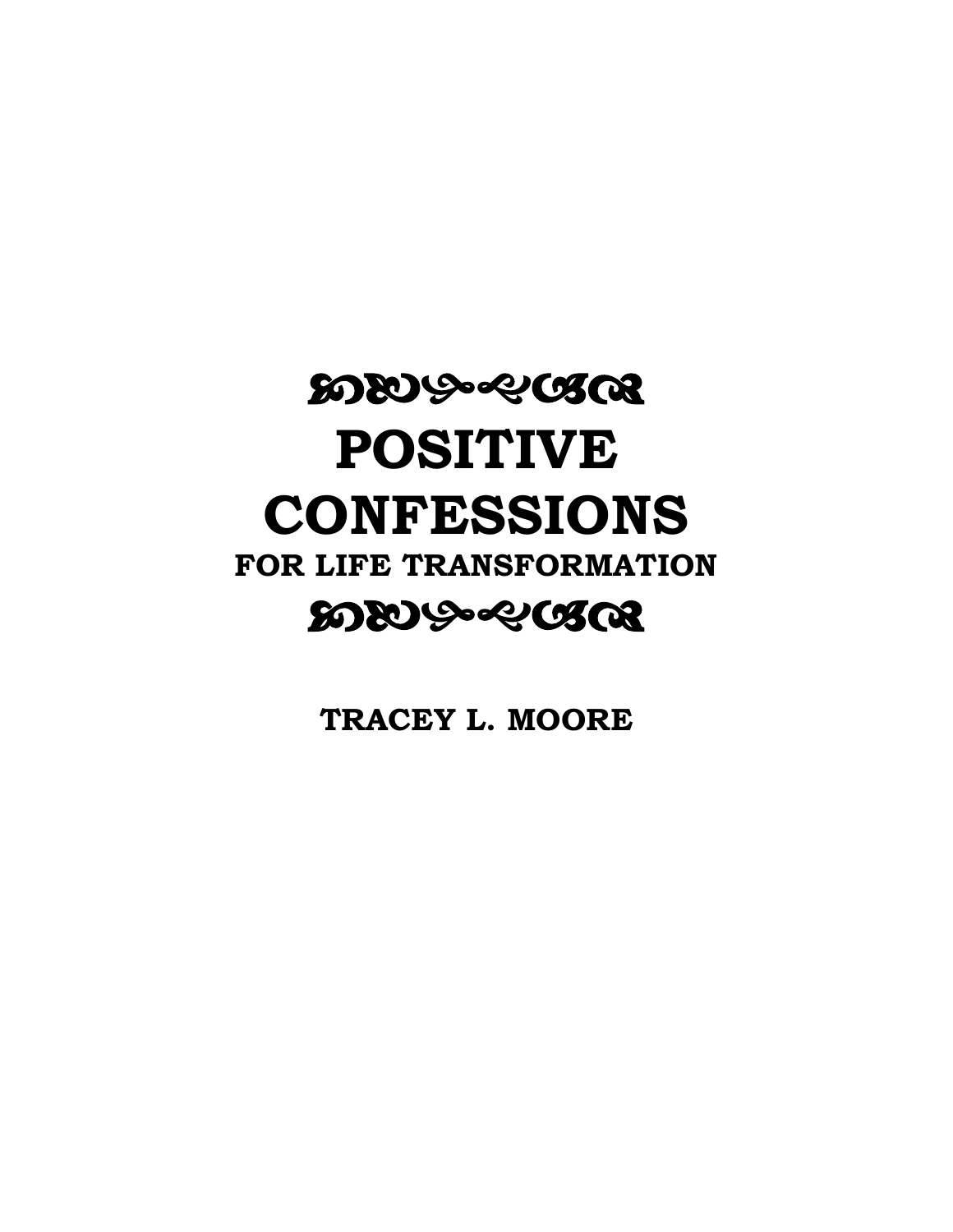# *Positive Confessions for Life Transformation*

Copyright © 2012 by Tracey L. Moore

All rights reserved. This e-book or parts thereof may not be reproduced in any form, or transmitted in any form by any means–electronic, mechanical, photocopy, recording, or otherwise–except for brief quotations in printed reviews, without the prior written permission of the author, except as provided by United States of America copyright law.

All Scripture quotations are from the King James Version of the Bible.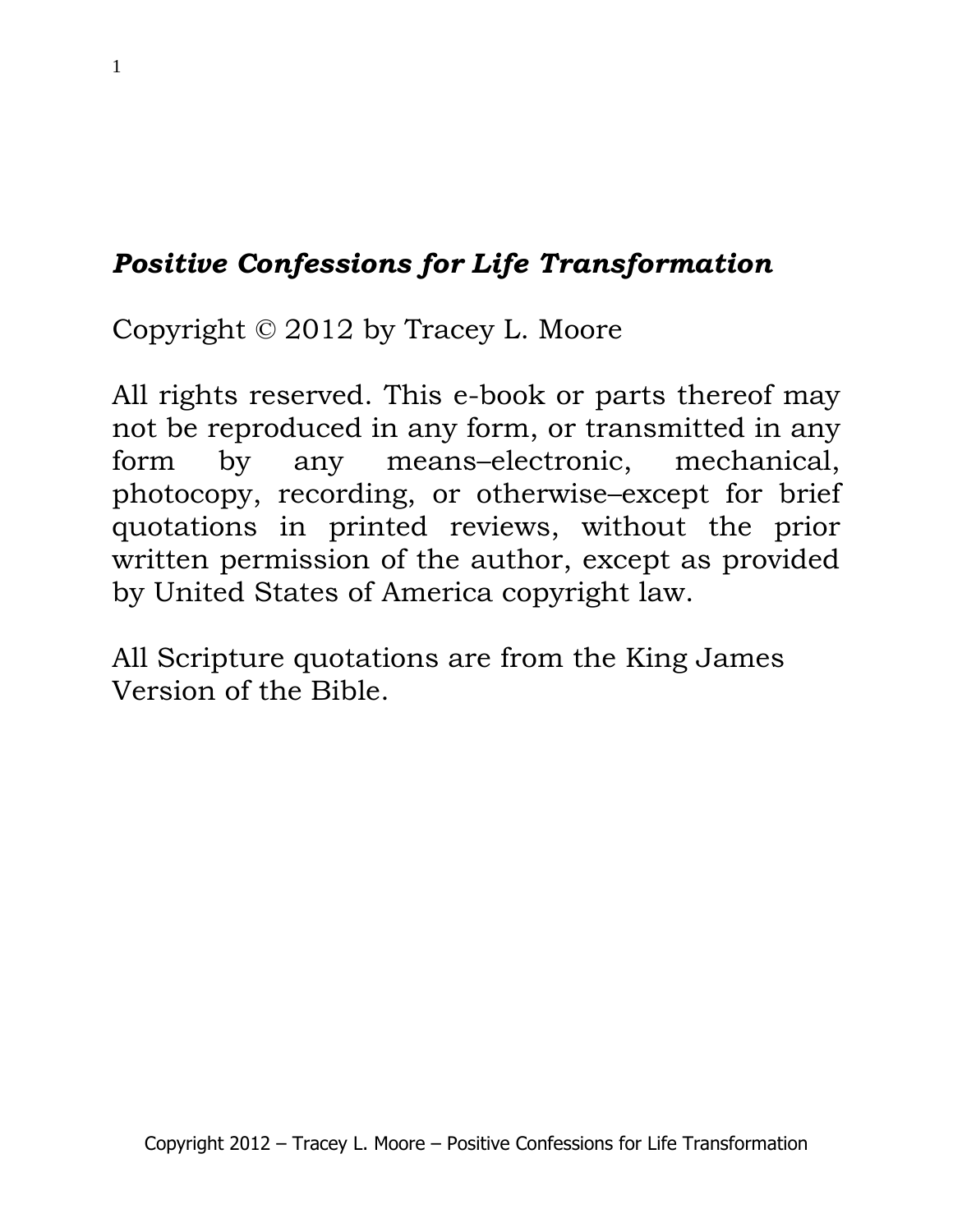# *Greetings in the Name of the Lord!*

*The following pages contain positive affirmations that I confess over my life on a regular basis. I encourage you to choose those that resonate with you (or make up your own). Start confessing them over your own life daily. Please be sure to review the supporting scriptures from the King James Version of the Bible that are included with each entry.*

*Job 22:28 says, "Thou shalt also decree a thing, and it shall be established unto thee: and the light shall shine upon thy ways." Romans 4:17 tells us to be like God who "… calleth those things which be not as though they were." Therefore, it's time to get your mouth in gear! Start to decree these affirmations that are packed with the Word of God, and expect your life to change for the better.* 

*May God Bless You!*

*Tracey*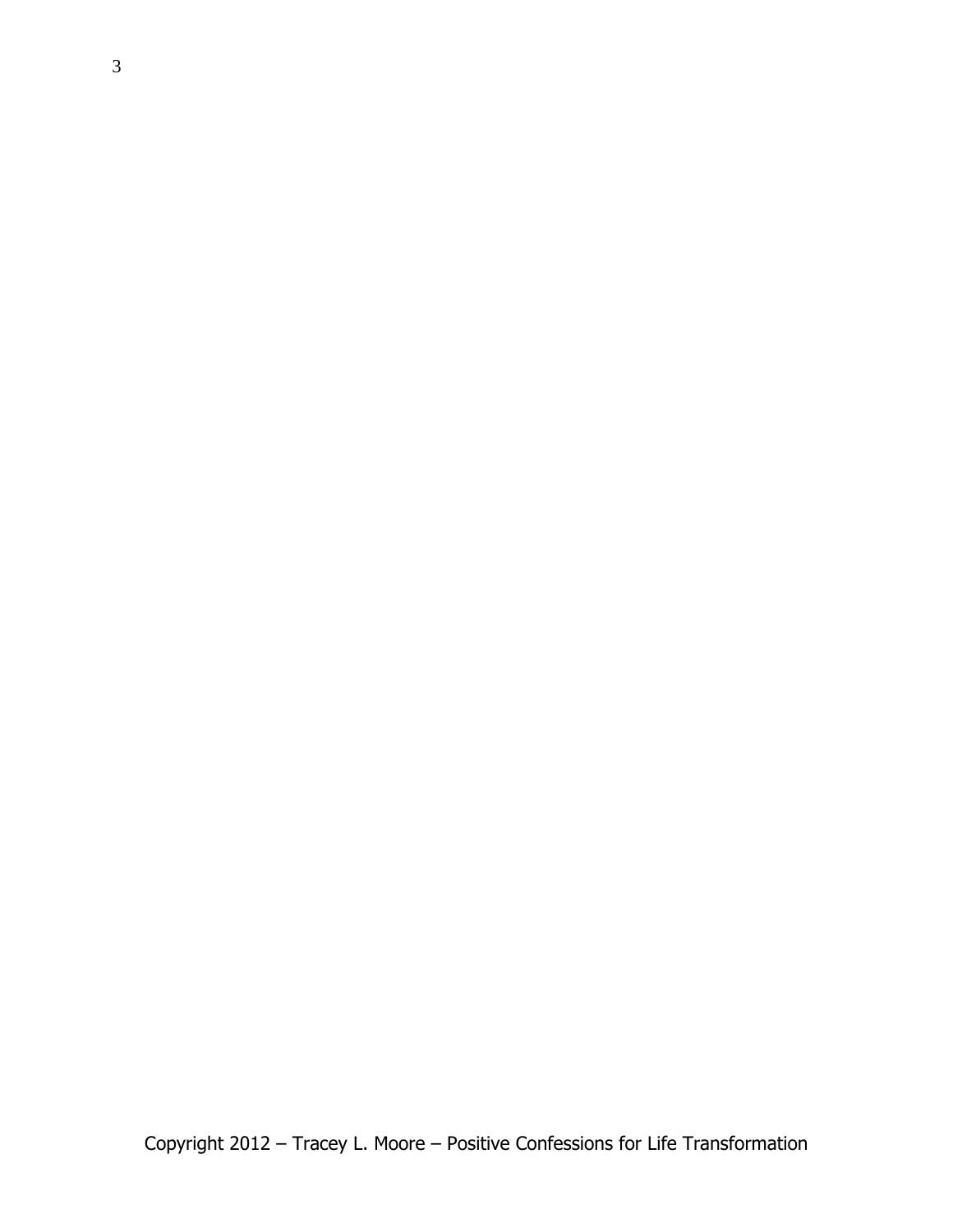# **TABLE OF CONTENTS DEDDEDG-SAARAAS**

| FAITH ………………………………………………………………………………………28 |
|-------------------------------------------|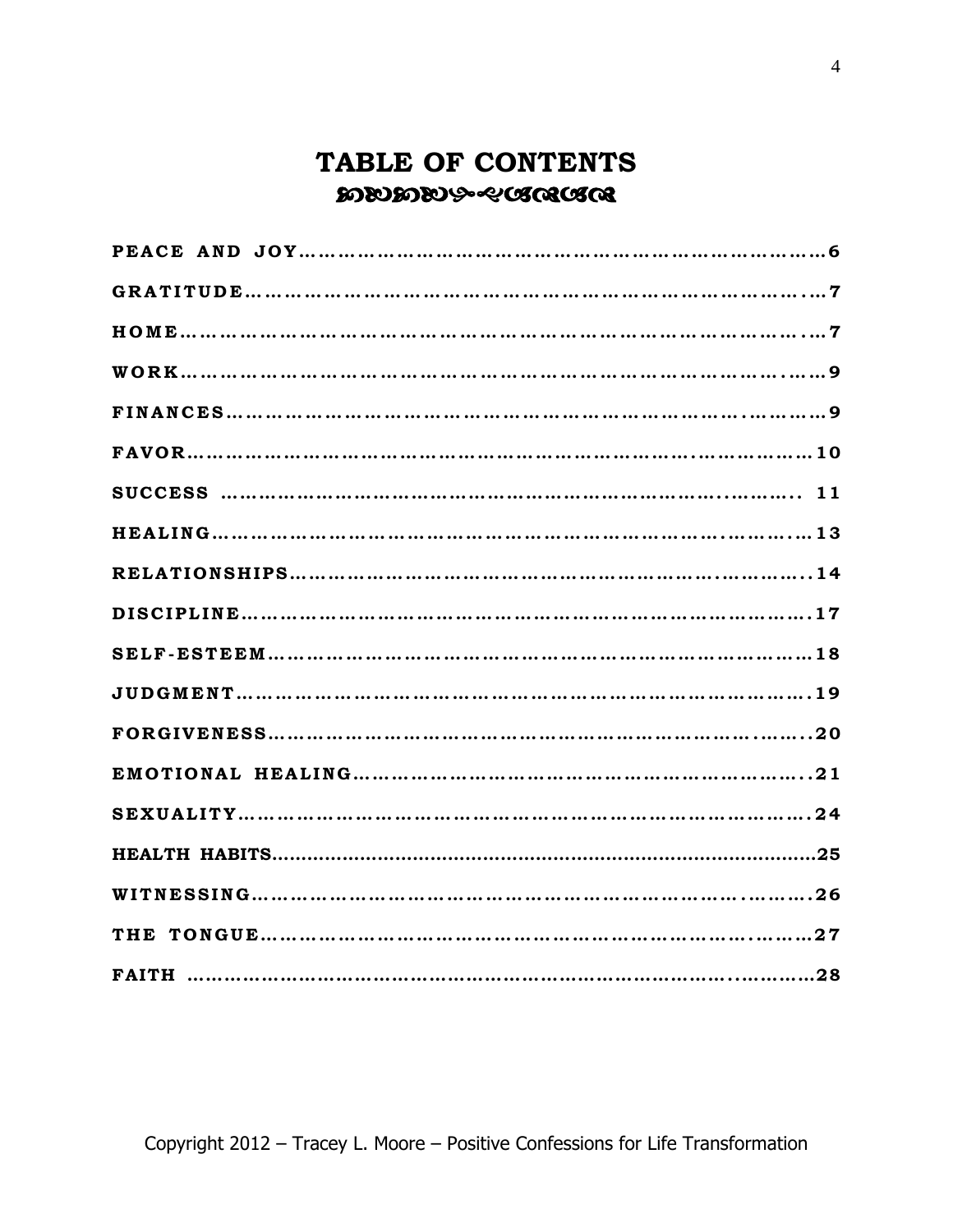# **ಬುಬು**ಹಿಂಕಿಯಿಂತ

# **POSITIVE CONFESSIONS CAN CHANGE YOUR LIFE! ಬುಬು**ಸಿಂಕೆಯಿ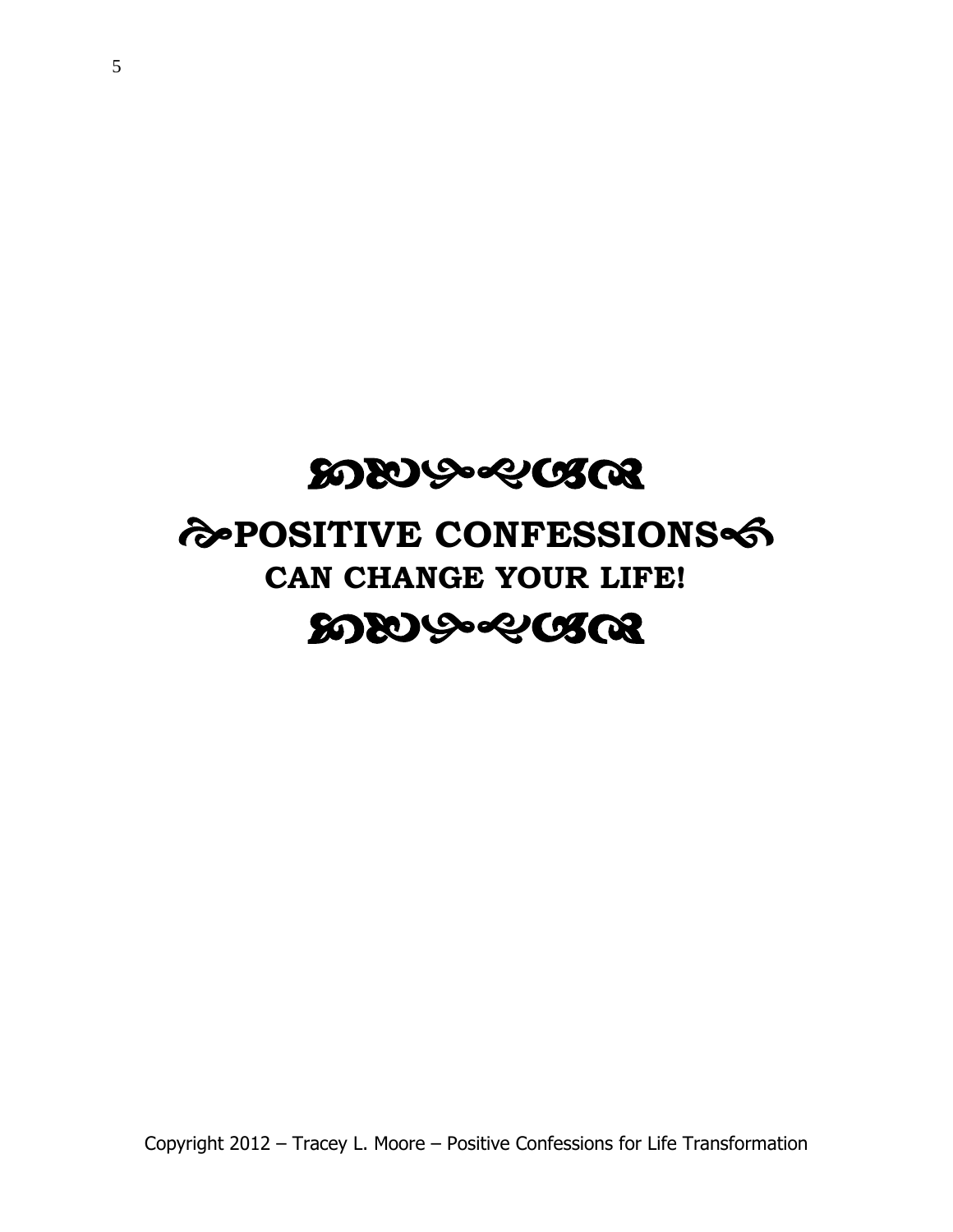# **ಬುಬಿ**ನಿಂದಿಂತ

# **AFFIRMATIONS**

# WITH THE HELP OF THE HOLY SPIRIT, **ACCORDING TO GOD'S WORD, I CONFESS THAT ALL OF THE STATEMENTS BELOW ARE MY REALITY:**

### **PEACE AND JOY**

I AM RIGHTEOUS, GLAD, AND REJOICE BEFORE MY GOD.

### I AM CONTINUOUSLY HAPPY AND JOYFUL.

### **Psalm 68:3**

But let the righteous be glad; let them rejoice before God: yea, let them exceedingly rejoice.

# I HAVE PEACE WHICH SURPASSES ALL UNDERSTANDING.

### **John 14:27**

Peace I leave with you, my peace I give unto you: not as the world giveth, give I unto you. Let not your heart be troubled, neither let it be afraid.

#### **Philippians 4:6-7**

Be careful for nothing; but in every thing by prayer and supplication with thanksgiving let your requests be made known unto God. And the peace of God, which passeth all understanding, shall keep your hearts and minds through Christ Jesus.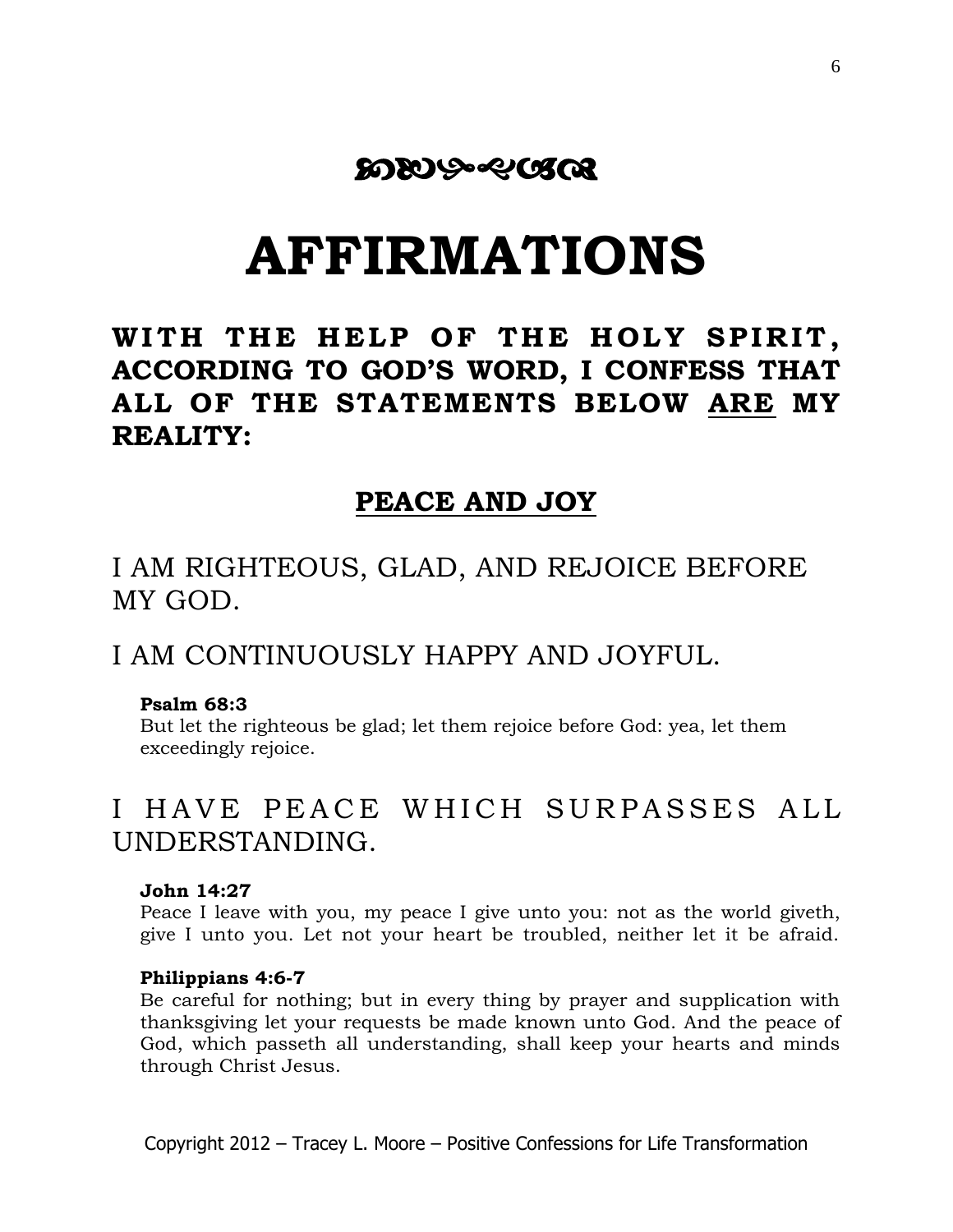# I STAY PEACEFUL AT ALL TIMES BECAUSE I TRUST GOD, AND MY MIND IS STAYED ON HIM.

### **Isaiah 26:3**

Thou wilt keep him in perfect peace, whose mind is stayed on thee: because he trusteth in thee.

### **GRATITUDE**

# I AM THANKFUL AND GRATEFUL IN ALL CIRCUMSTANCES.

### **I Thessalonians 5:18**

In every thing give thanks: for this is the will of God in Christ Jesus concerning you.

# I DO EVERYTHING WITHOUT COMPLAINING, ARGUING OR MURMURING, AND I SHINE LIKE A LIGHT IN THE UNIVERSE AS I HOLD OUT THE WORD OF LIFE.

### **[1 Corinthians 10:10](http://www.biblegateway.com/passage/?search=1%20Corinthians+10:10&version=KJV)**

Neither murmur ye, as some of them also murmured, and were destroyed of the destroyer.

#### **Philippians 2:14-16**

Do all things without murmurings and disputings: That ye may be blameless and harmless, the sons of God, without rebuke, in the midst of a crooked and perverse nation, among whom ye shine as lights in the world; Holding forth the word of life ….

### **HOME**

# MY HOME IS ORDERLY, AND MY SURROUNDINGS ARE SERENE AND PEACEFUL.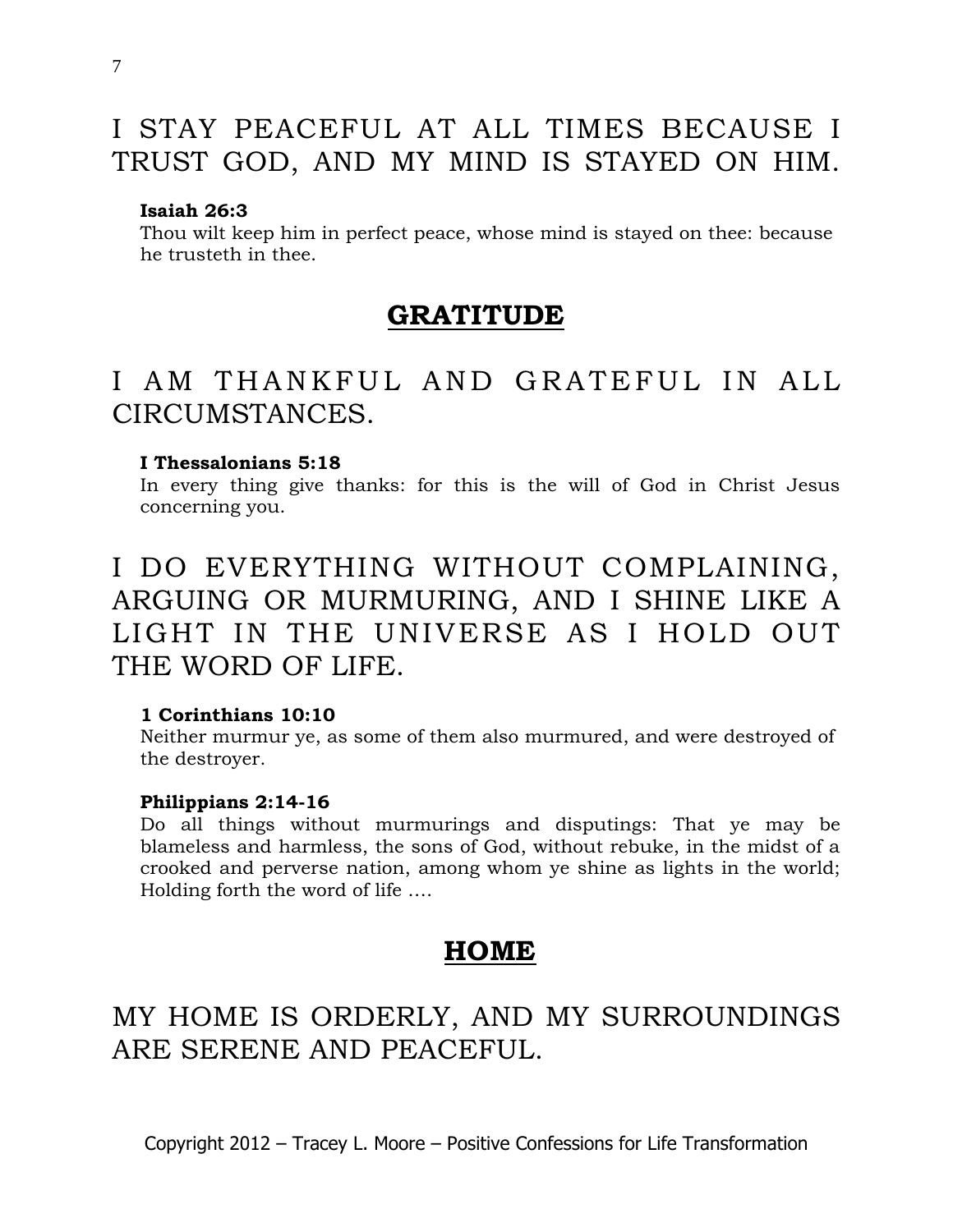### **[1 Corinthians 14:40](http://www.biblegateway.com/passage/?search=1%20Corinthians+14:40&version=KJV)**

Let all things be done decently and in order.

#### **[Colossians 2:5](http://www.biblegateway.com/passage/?search=Colossians+2:5&version=KJV)**

For though I be absent in the flesh, yet am I with you in the spirit, joying and beholding your order, and the stedfastness of your faith in Christ.

### I OWN MY OWN HOME THAT GOD HAS PROVIDED.

#### **Deuteronomy 6:10-12**

And it shall be, when the LORD thy God shall have brought thee into the land which he sware unto thy fathers, to Abraham, to Isaac, and to Jacob, to give thee great and goodly cities which thou buildedst not, …houses full of all good things, which thou filledst not, and wells digged, which thou diggedst not, vineyards and olive trees, which thou plantedst not; when thou shalt have eaten and be full; Then beware lest thou forget the LORD, which brought thee forth out of the land of Egypt, from the house of bondage.

#### **II Samuel 7:10**

Moreover I will appoint a place for my people …, and will plant them, that they may dwell in a place of their own, and move no more…

#### **Isaiah 65:21**

And they shall build houses, and inhabit them; and they shall plant vineyards, and eat the fruit of them.

# I LIVE IN BEAUTIFUL SURROUNDINGS, AND I LOVE COMING HOME.

### EVERYDAY IS LIKE A VACATION AT MY HOUSE.

### **Proverbs 24:3-4**

Through wisdom is an house builded; and by understanding it is established: And by knowledge shall the chambers be filled with all precious and pleasant riches.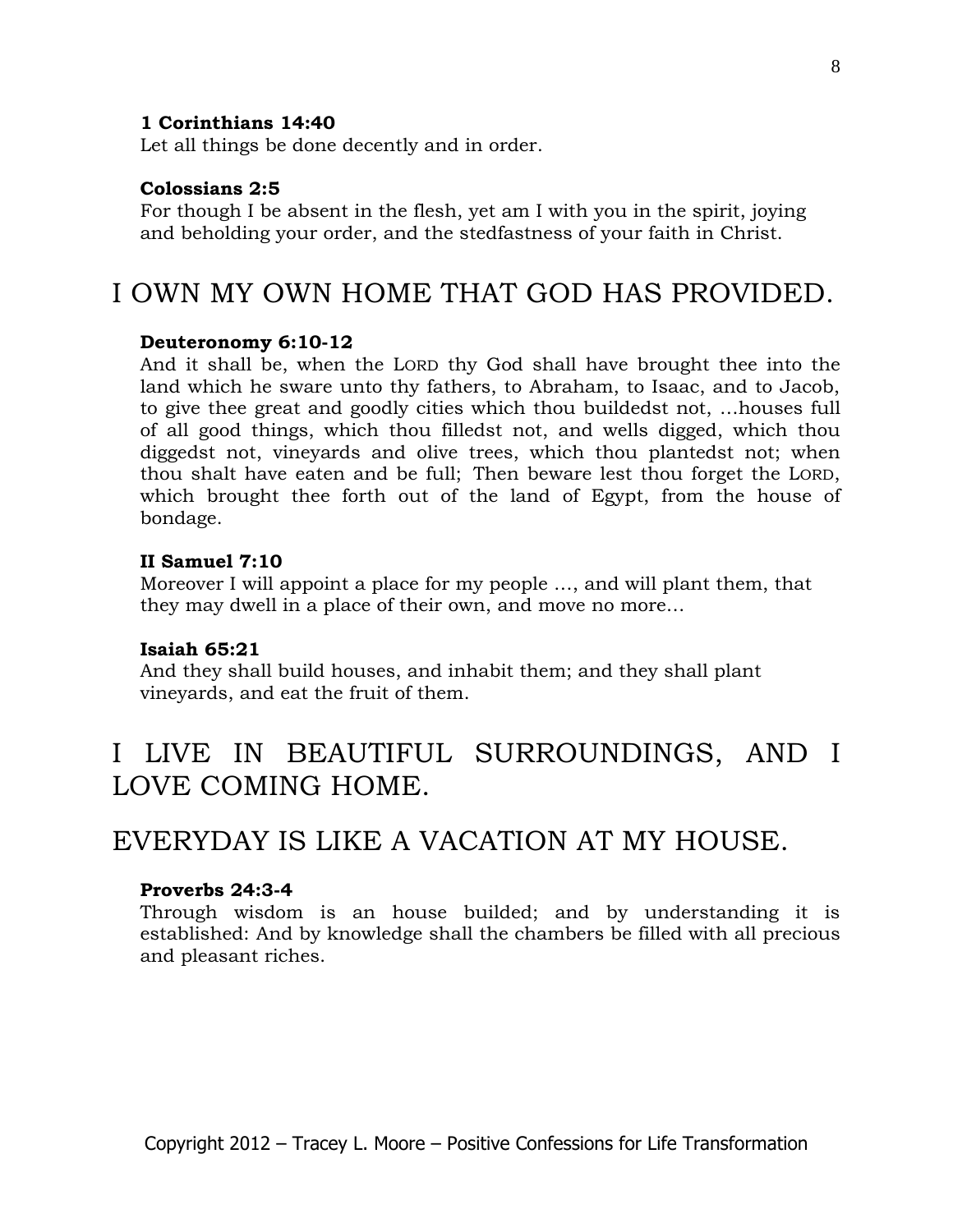### **WORK**

# I AM GOOD AT WHAT I DO, AND I LOVE WHAT I DO.

# I FIND SATISFACTION IN MY WORK.

### **Ecclesiastes 3:13**

And also that every man should eat and drink, and enjoy the good of all his labour, it is the gift of God.

### **Ecclesiastes 5:18**

Behold that which I have seen: it is good and comely for one to eat and to drink, and to enjoy the good of all his labour that he taketh under the sun all the days of his life, which God giveth him: for it is his portion.

# **FINANCES**

# GOD HAS GIVEN ME THE POWER TO GET WEALTH AND GIVE GENEROUSLY TO THE KINGDOM.

### **Deuteronomy 8:18**

But thou shalt remember the Lord thy God: for it is He that giveth thee power to get wealth, that he may establish His covenant which he sware unto thy fathers, as it is this day.

### **II Corinthians 9:8**

And God is able to make all grace abound toward you; that ye, always having all sufficiency in all things, may abound to every good work.

# GOD SUPPLIES ALL MY NEEDS, AND I LACK NOTHING.

### **Deuteronomy 8:7-9**

For the LORD thy God bringeth thee into a good land, a land of brooks of water, of fountains and depths that spring out of valleys and hills; A land of wheat, and barley, and vines, and fig trees, and pomegranates; a land of oil olive, and honey; A land wherein thou shalt eat bread without scarceness,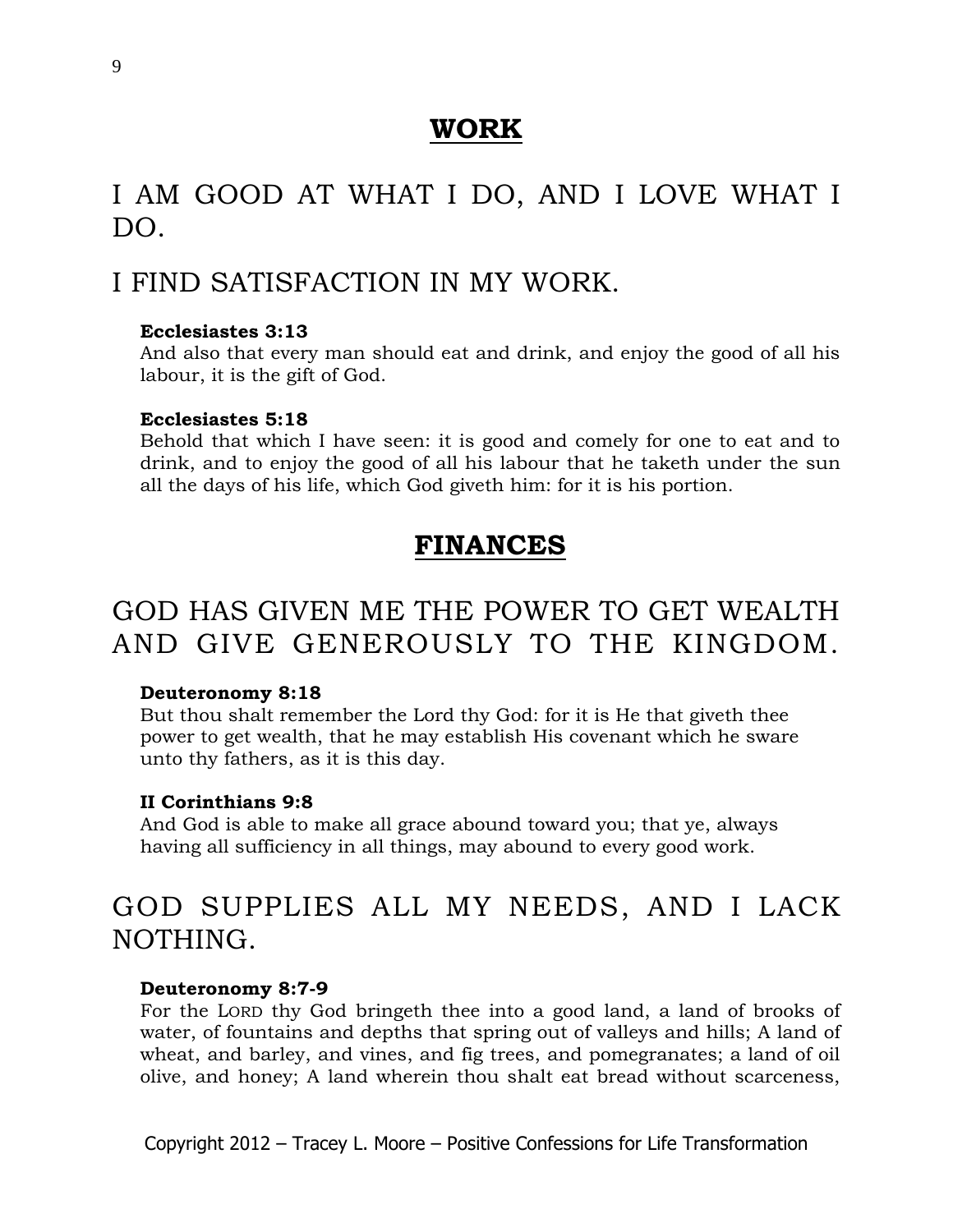thou shalt not lack any thing in it; a land whose stones are iron, and out of whose hills thou mayest dig brass.

### **Psalm 23:1**

The Lord is my Shepherd; I shall not want.

### **Philippians 4:19**

But my God shall supply all your need according to his riches in glory by Christ Jesus.

# **FAVOR**

# MY INFLUENCE IS ENLARGED, GOD'S HAND IS UPON MY LIFE, AND HE IS KEEPING EVIL FAR FROM ME.

### **I Chronicles 4:10**

And Jabez called on the God of Israel, saying, Oh that thou wouldest bless me indeed, and enlarge my coast, and that thine hand might be with me, and that thou wouldest keep me from evil, that it may not grieve me! And God granted him that which he requested.

### SOMETHING GOOD IS HAPPENING TO ME.

# I AM RIGHTEOUS AND BLESSED, AND THE FAVOR OF GOD SURROUNDS ME LIKE A SHIELD.

### **Psalm 5:12**

For thou, Lord, wilt bless the righteous; with favour wilt thou compass him as with a shield.

# I SEE GOD'S FAVOR IN MY LIFE EVERYDAY BECAUSE I KNOW THAT HE HAS THOUGHTS OF GOOD AND NOT EVIL TOWARDS ME; HE WILL GIVE ME AN EXPECTED END.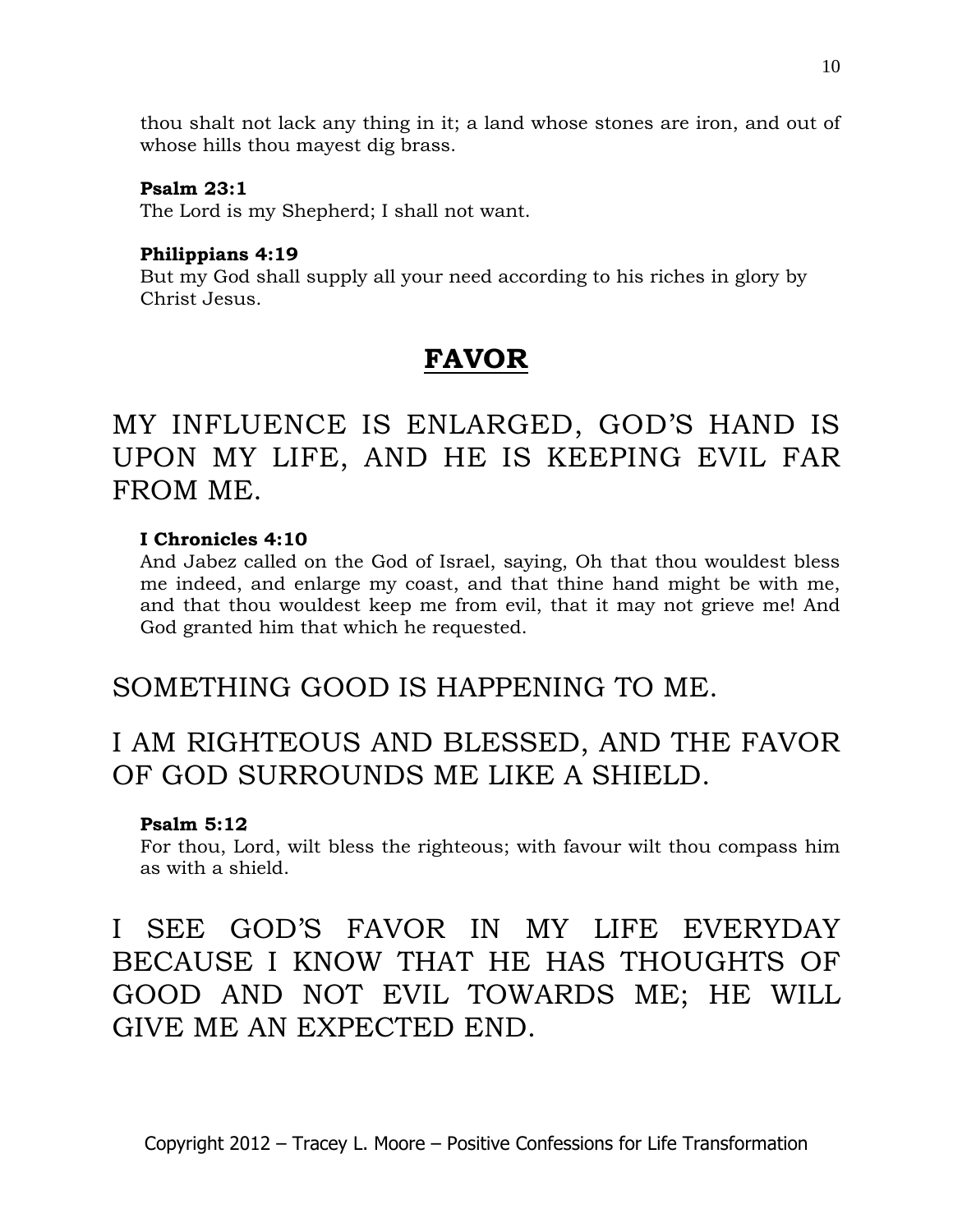### **Jeremiah 29:11**

For I know the thoughts that I think toward you, saith the Lord, thoughts of Peace, and not of evil, to give you an expected end.

## **SUCCESS**

I AM BLESSED, PROSPEROUS AND SUCCESSFUL IN EVERY AREA OF MY LIFE BECAUSE I SPEAK THE WORD, MEDITATE ON IT, AND DO WHAT IT SAYS.

### **Joshua 1:8**

This book of the law shall not depart out of thy mouth; but thou shalt meditate therein day and night, that thou mayest observe to do according to all that is written therein: for then thou shalt make thy way prosperous, and then thou shalt have good success.

### **III John 1:2**

Beloved, I wish above all things that thou mayest prosper and be in health, even as thy soul prospereth.

### **Psalm 118:25**

…O Lord, I beseech thee, send now prosperity.

# GOD IS WITH ME AND PERFORMS EXCEEDING AND ABUNDANTLY ABOVE WHAT I ASK OR THINK.

### **Ephesians 3:20**

Now unto him that is able to do exceeding abundantly above all that we ask or think, according to the power that worketh in us.

# I DO EVERYTHING GOD WILLS FOR ME TO DO THROUGH CHRIST WHO STRENGTHENS ME.

### **I Samuel 10:7**

And let it be, when these signs are come unto thee, that thou do as occasion serve thee; for God is with thee.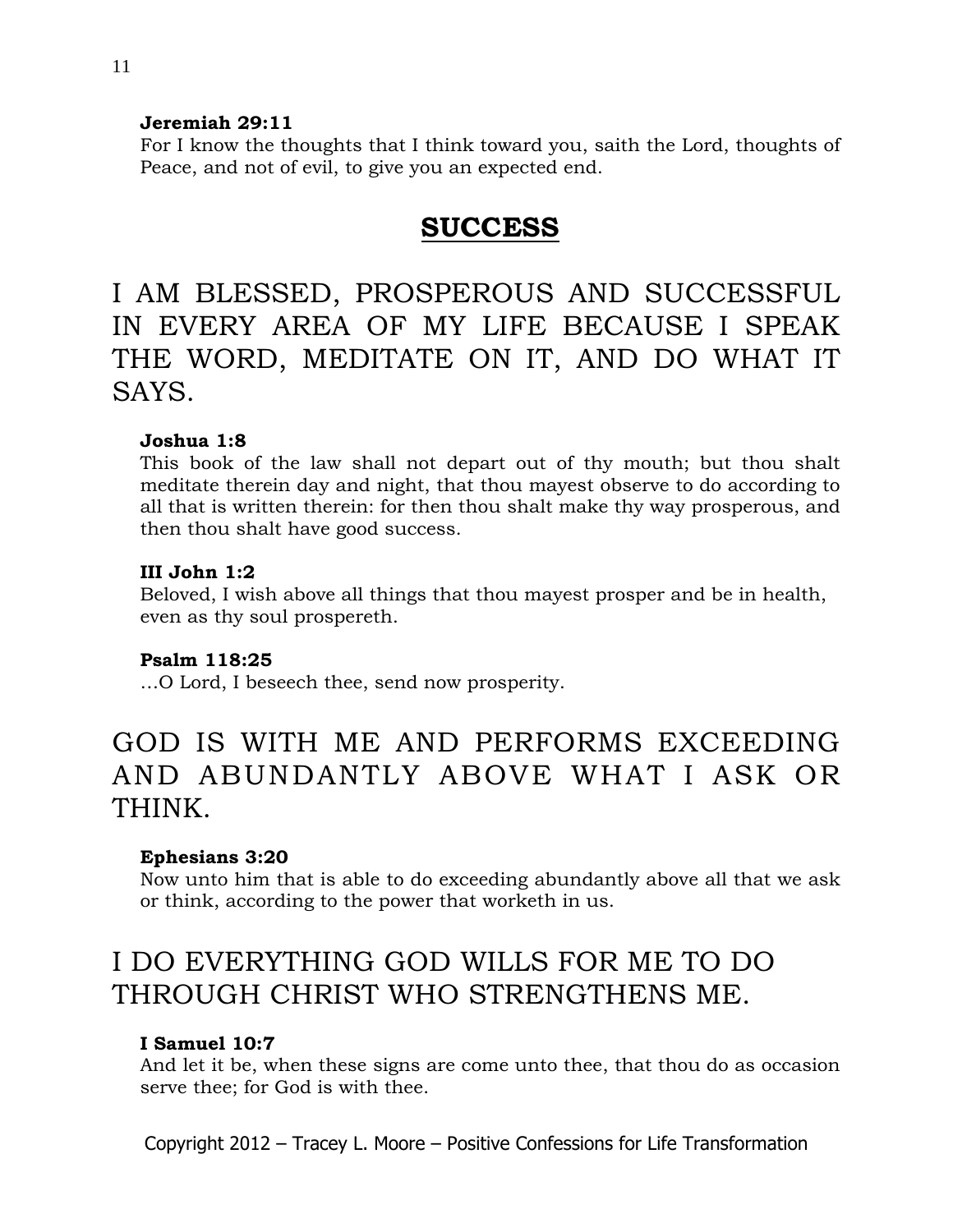#### **Ecclesiastes 9:10**

Whatsoever thy hand findeth to do, do it with thy might; for there is no work, nor device, nor knowledge, nor wisdom, in the grave, whither thou goest.

#### **Philippians 4:13**

I can do all things through Christ which strengtheneth me.

## I SEEK GOD, I WORK, AND HE PROSPERS ME AND GIVES ME SUCCESS.

### **Psalms 1:1-3**

Blessed is the man that walketh not in the counsel of the ungodly, nor standeth in the way of sinners, nor sitteth in the seat of the scornful. But his delight is in the law of the LORD; and in his law doth he meditate day and night. And he shall be like a tree planted by the rivers of water, that bringeth forth his fruit in his season; his leaf also shall not wither; and whatsoever he doeth shall prosper.

#### **II Chronicles 26:5**

And he sought God in the days of Zechariah, who had understanding in the visions of God: and as long as he sought the LORD, God made him to prosper.

### **II Chronicles 31:21**

And in every work that he began in the service of the house of God, and in the law, and in the commandments, to seek his God, he did it with all his heart, and prospered.

# I AM GETTING BETTER AND BETTER EVERYDAY AND IN EVERY WAY.

#### **Haggai 2:9**

The glory of this latter house shall be greater than of the former, saith the Lord of host.

### MY "NIGHT" IS BECOMING LIKE THE "NOONDAY."

### **Isaiah 58:10-11**

Then your light will rise in the darkness, and your night will become like the noonday…. You will be like a well watered garden, like a spring whose waters never fail.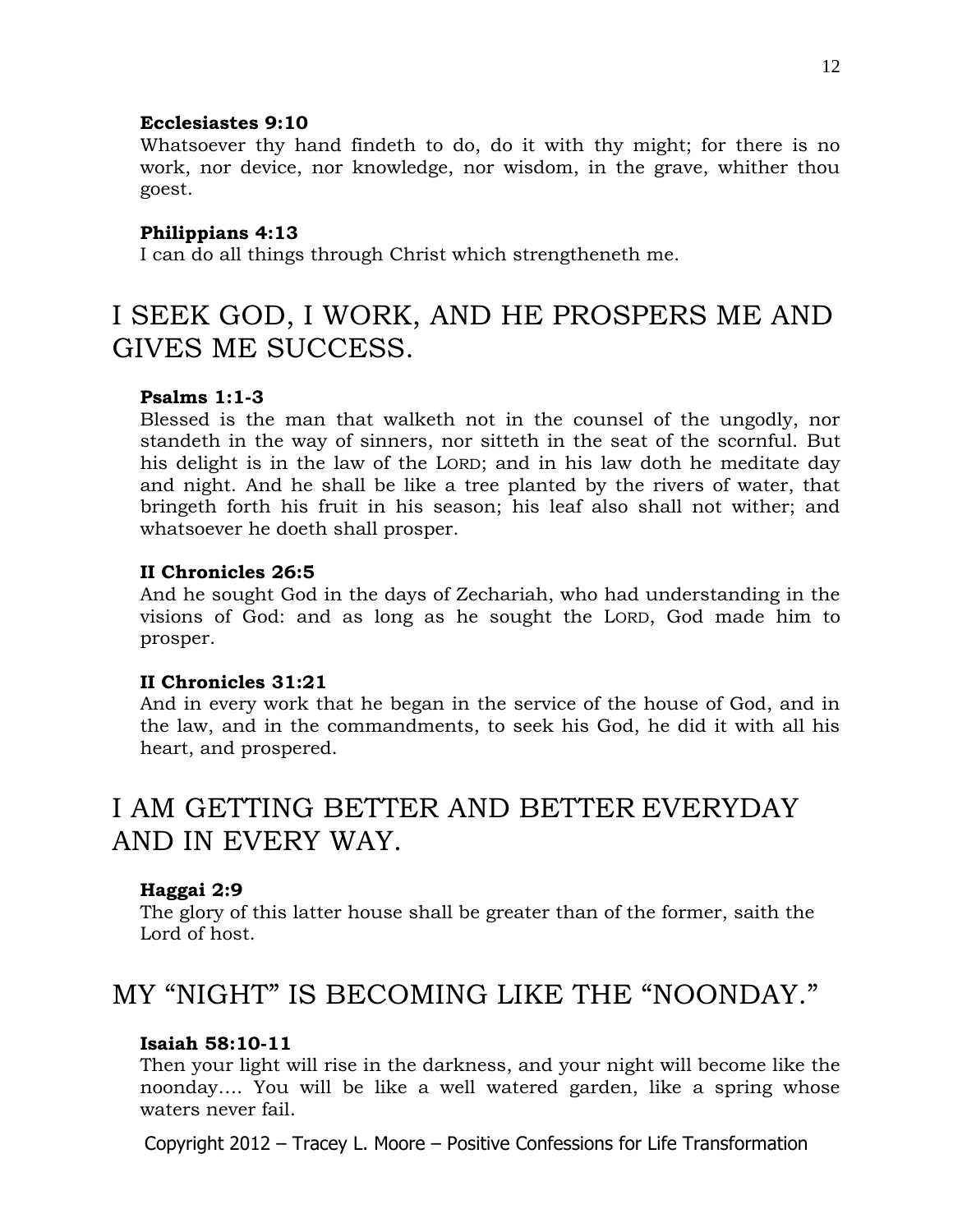# I AM BLESSED MORE IN THE LATTER PART OF MY LIFE THAN THE FIRST.

### **Job 42:12**

The Lord blessed the latter part of Job's life more than the first.

### **HEALING**

# I WALK IN DIVINE HEALTH ALL THE DAYS OF MY LIFE.

### I AM HEALED BY THE STRIPES OF JESUS.

### **Isaiah 53.5**

But he was wounded for our transgressions, he was bruised for our iniquities: the chastisement of our peace was upon him; and with his stripes we are healed.

# I AM RESTORED TO HEALTH AND HEALED OF ALL MY AFFLICTIONS.

### **Jeremiah 30:17**

For I will restore health unto thee, and I will heal thee of thy wounds, saith the LORD.

### **[Psalm 34:19](http://www.biblegateway.com/passage/?search=Psalm+34:19&version=KJV)**

Many are the afflictions of the righteous: but the LORD delivereth him out of them all.

# I AM FORGIVEN OF ALL MY INIQUITIES AND HEALED OF ALL MY DISEASES.

### **Psalm 103:2-5**

Bless the Lord, O my soul, and forget not all his benefits: Who forgiveth all thine iniquities; Who healeth all thy diseases; Who redeemeth thy life from destruction; who crowneth thee with lovingkindness and tender mercies; Who satisfieth thy mouth with good things; so that thy youth is renewed like the eagle's.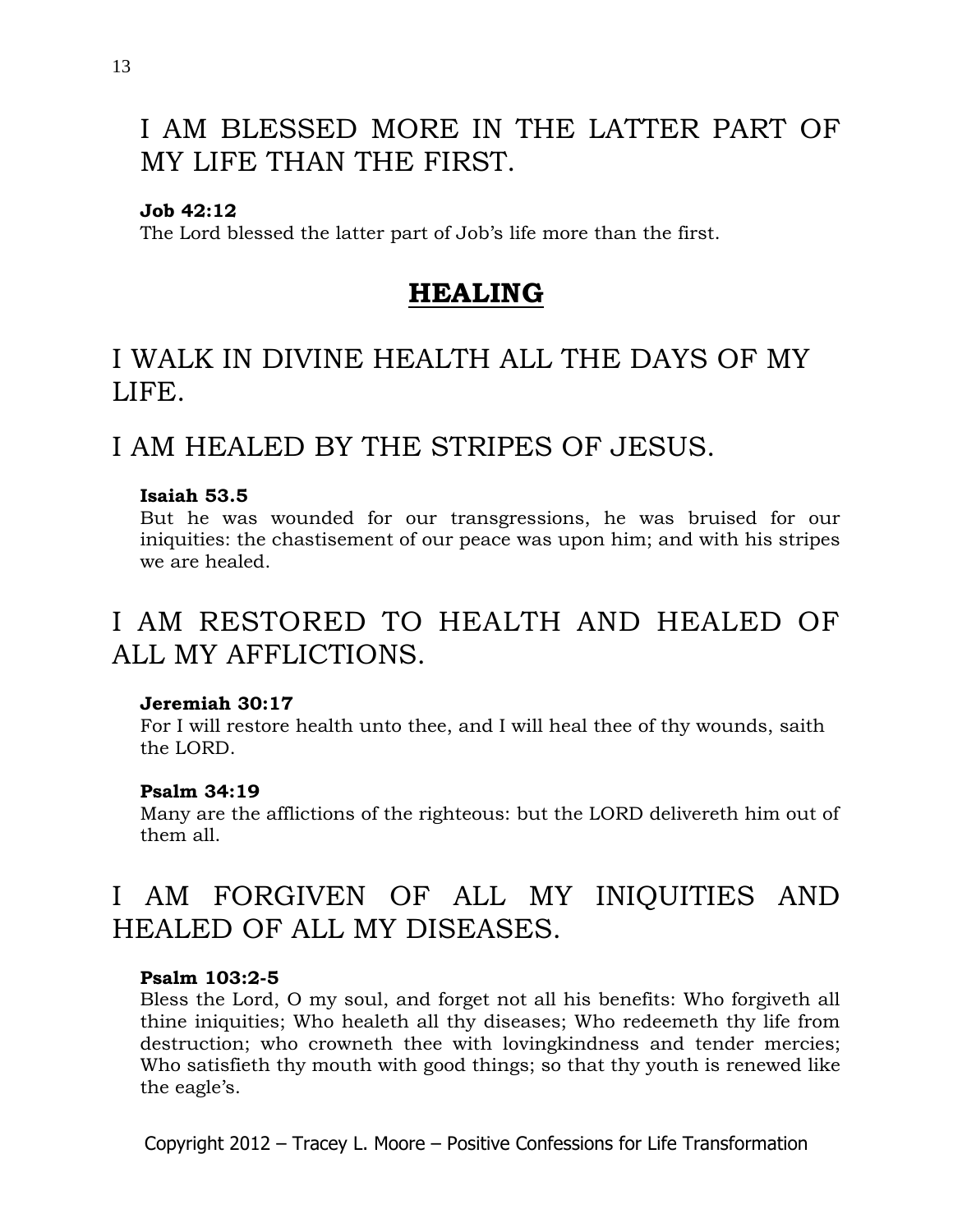# I RECEIVE THE SENT WORD OF GOD, JEHOVAH RAPHA, AND I AM HEALED.

### **Exodus 15:26**

…I am the LORD that healeth thee.

#### **Psalm 107:20**

He sent his word, and healed them, and delivered them from their destructions.

### I WILL HAVE A LONG, SATISFYING LIFE.

#### **Job 5:26**

Thou shalt come to thy grave in a full age, like as a shock of corn cometh in his season.

#### **Psalm 91:16**

With long life I will satisfy him, and show him My salvation.

### **RELATIONSHIPS**

# I HAVE A LOVING FAMILY WITH GOOD FAMILY TIES.

I LIVE PEACABLY AND IN UNITY WITH EACH OF MY FAMILY MEMBERS, AND MY RELATIONSHIPS ARE BLESSED.

### **Romans 12:18**

If it be possible, as much as lieth in you, live peaceably with all men.

# I AM WILLING AND ABLE TO PROVIDE FOR THE NEEDS OF MY FAMILY MEMBERS.

### **I Timothy 5:8**

But if any provide not for his own, and specially for those of his own house, he hath denied the faith, and is worse than an infidel.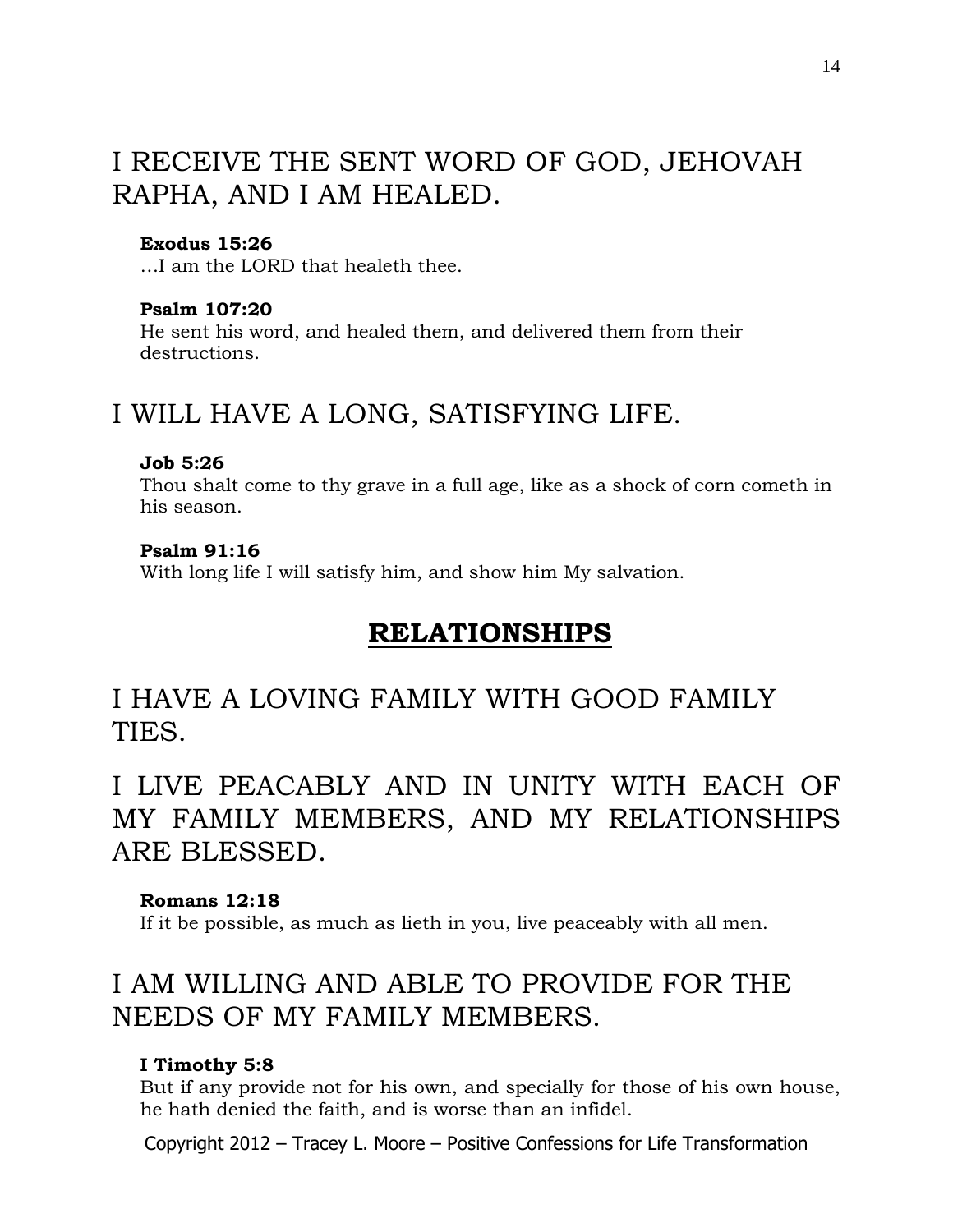# I HAVE GOOD CHRISTIAN FRIENDS THAT ARE DIVINE CONNECTIONS FROM GOD.

### **Psalm 133:1-3**

Behold, how good and how pleasant it is for bretheren to dwell together in unity! It is like the precious ointment upon the head, that ran down upon the beard, even Aaron's beard: that went down to the skirts of his garments; As the dew of Hermon, and as the dew that descended upon the mountains of Zion: for there the Lord commanded the blessing, even life for evermore.

# I APPRECIATE THE PRESENCE OF MY FRIENDS IN MY LIFE, AND I REALIZE THAT I AM NOT AN ISLAND UNTO MYSELF.

#### **Ecclesiastes 4:9-12**

Two are better than one; because they have a good reward for their labour. For if they fall, the one will lift up his fellow: but woe to him that is alone when he falleth; for he hath not another to help him up. Again, if two lie together, then they have heat: but how can one be warm alone? And if one prevail against him, two shall withstand him; and a threefold cord is not quickly broken

# MY FRIENDS AND I SHARPEN EACH OTHER. WE HELP EACH OTHER BE THE BEST THAT WE CAN BE.

### **Proverbs 27:17**

Iron sharpeneth iron; so a man sharpeneth the countenance of his friend.

# I LOVE AND HAVE GOOD RELATIONSHIPS WITH MY NEIGHBORS.

### **Romans 13:9**

…Thou shalt love thy neighbour as thyself.

# I AM HAPPILY SINGLE. I LOVE MY LIFE.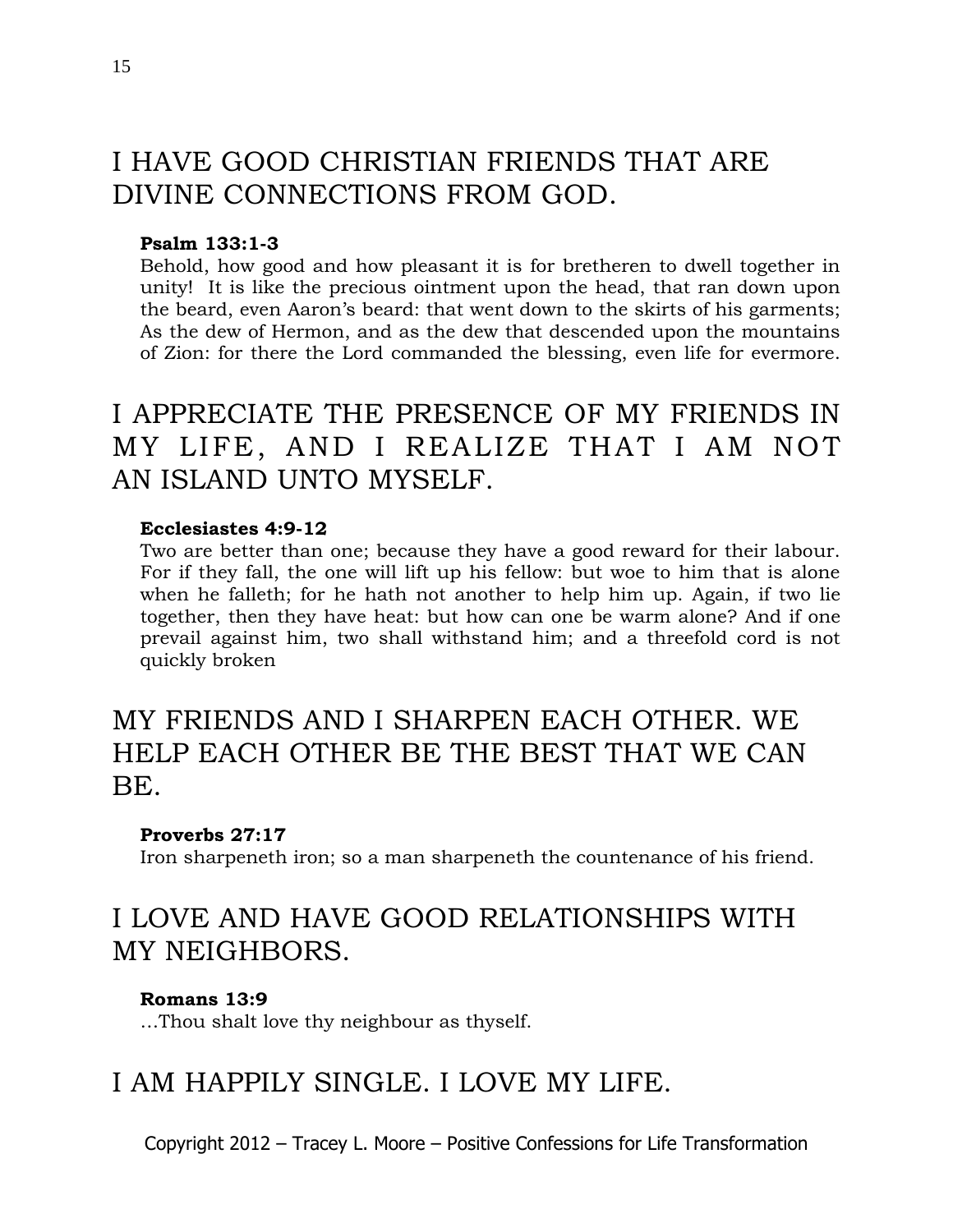### **I Corinthians 7:27-28**

Art thou bound unto a wife? seek not to be loosed. Art thou loosed from a wife? seek not a wife. But and if thou marry, thou hast not sinned; and if a virgin marry, she hath not sinned. Nevertheless such shall have trouble in the flesh: but I spare you.

### I AM HAPPILY MARRIED. I LOVE MY LIFE.

### **Ecclesiastes 4:9-12**

Two are better than one; because they have a good reward for their labour. For if they fall, the one will lift up his fellow: but woe to him that is alone when he falleth; for he hath not another to help him up. Again if two lie together, then they have heat: but how can one be warm alone? And if one prevail against him, two shall withstand him; and a threefold cord is not quickly broken.

### **Psalm 133:1-3**

Behold, how good and how pleasant it is for bretheren to dwell together in unity! It is like the precious ointment upon the head, that ran down upon the beard, even Aaron's beard: that went down to the skirts of his garments; As the dew of Hermon, and as the dew that descended upon the mountains of Zion: for there the Lord commanded the blessing, even for life evermore.

MY MARRIAGE IS UNIFIED, BLESSED, ADULTERY-FREE, AN EXAMPLE TO THE WORLD, HAS A GOD ORDAINED PURPOSE FOR BOTH ME AND MY SPOUSE, AND GLORIFIES GOD.

### **I Corinthians 7:2**

Nevertheless, to avoid fornication, let every man have his own wife, and let every woman have her own husband.

### **Hebrews 13:4**

Marriage is honourable in all, and the bed undefiled: but whoremongers and adulterers God will judge.

# I AM ONE WITH MY SPOUSE, AND SATAN CAN'T SEPARATE US.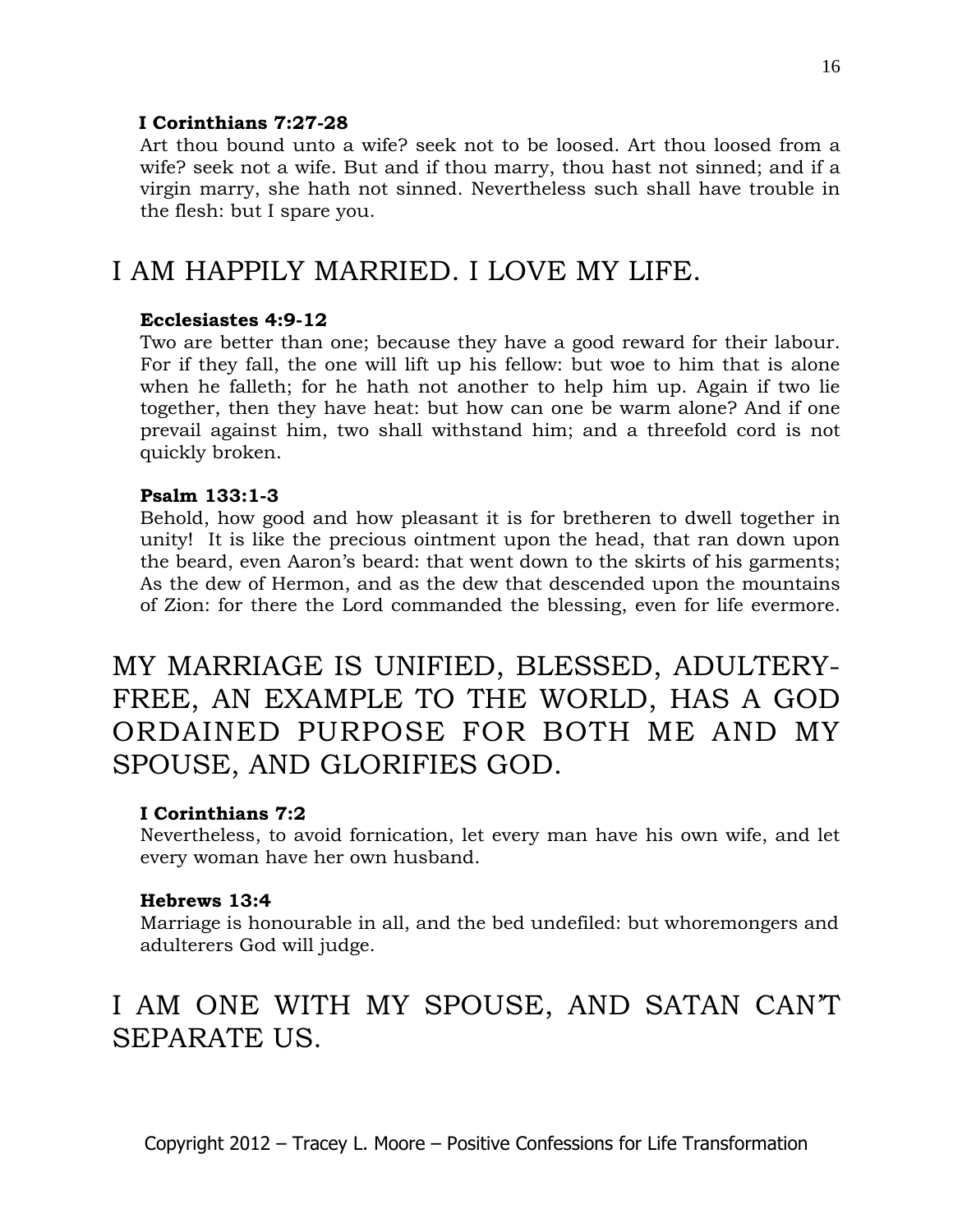### **Genesis 2:24**

Therefore shall a man leave his father and his mother, and shall cleave unto his wife: and they shall be one flesh.

### **Matthew 19:6**

What God has joined together, let man not separate.

### **DISCIPLINE**

# I WITHDRAW TO A SOLITARY PLACE AND SPEND TIME ALONE WITH GOD IN PRAYER AND FELLOWSHIP EVERYDAY.

### **Mark 1:35**

Very early in the morning, while it was still dark, Jesus got up, left the house and went off to a solitary place where he prayed.

### **Matthew 14:23**

After He had dismissed them, He went up on a mountainside by Himself to pray. When evening came, He was there alone.

### **Luke 5:16**

But Jesus often withdrew to lonely places and prayed.

### I AM FREE FROM PROCRASTINATION.

### I DO THINGS RIGHT AWAY.

# I STAY FOCUSED ON THE TASKS BEFORE ME BECAUSE I DON'T KNOW WHAT TOMORROW WILL BRING FORTH.

### **Proverbs 27:1**

Boast not thyself of tomorrow; for thou knowest not what a day may bring forth.

# I AM SELF-CONTROLLED AND DISCIPLINED IN EVERY AREA OF MY LIFE.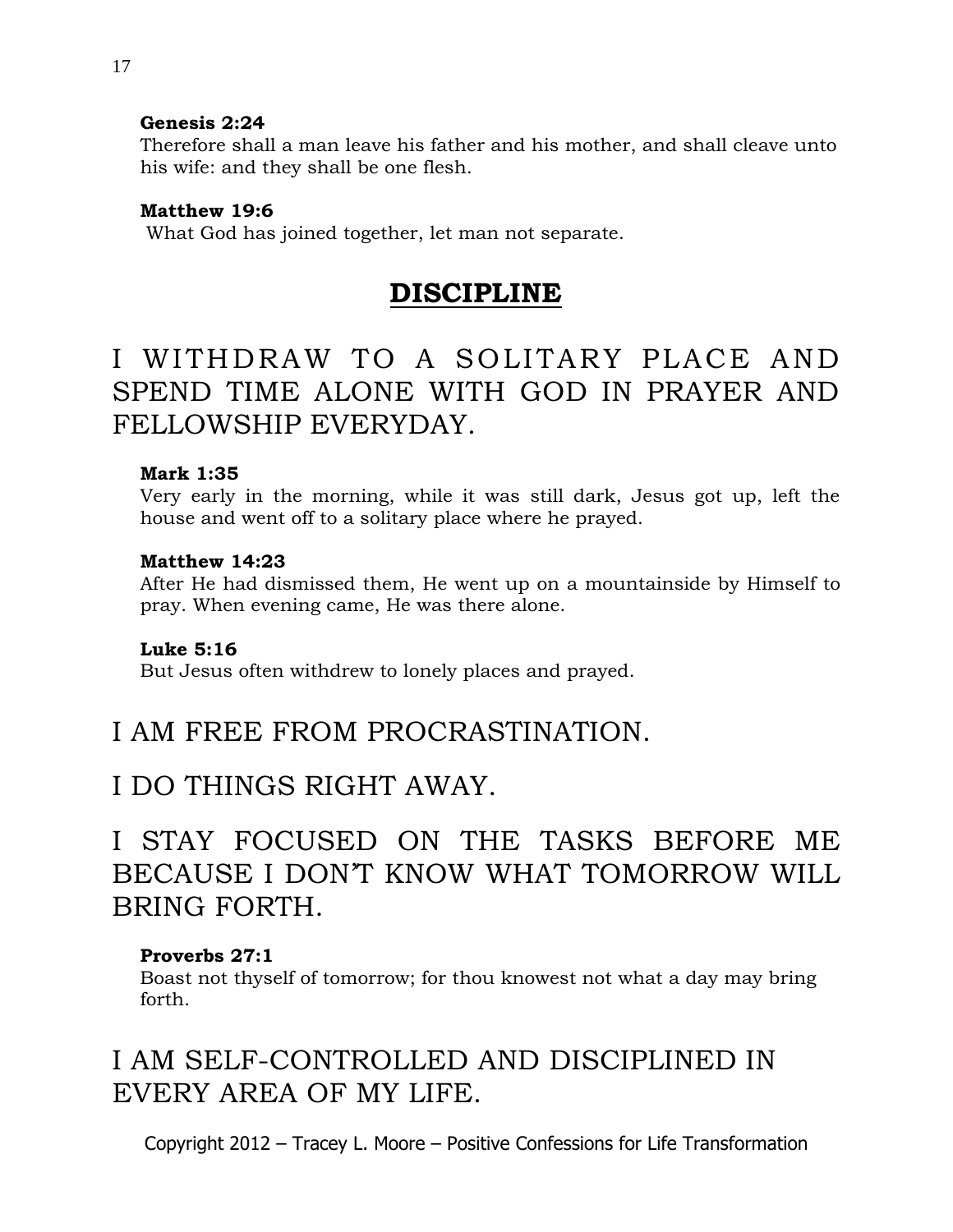### **Titus 1:8**

…Be hospitable, one who loves what is good, …self-controlled, upright, holy and disciplined.

MY LIFE RUNS LIKE A WELL-OILED MACHINE, AND I HAVE RIGHTEOUSNESS AND PEACE BECAUSE I HAVE BEEN TRAINED BY DISCIPLINE.

### **Hebrews 12:11**

No discipline seems pleasant at the time, but painful. Later on, however, it produces a harvest of righteousness and peace for those who have been trained by it.

### **SELF-ESTEEM**

I AM FREE FROM INFERIORITY/INTIMIDATION.

I SEE MYSELF AS EQUAL IN WORTH, VALUE AND STATUS TO EVERY HUMAN BEING ON THIS PLANET.

I AM IMPARTIAL AND REFUSE TO JUDGE MYSELF WITH EVIL THOUGHTS AND VIEW MYSELF AS INFERIOR TO ANYONE.

### **James 2:3-9**

If you show special attention to the man wearing fine clothes and say, "Here's a good seat for you," but say to the poor man, "You stand there" or "sit on the floor by my feet," have you not discriminated among yourselves and become judges with evil thoughts?...If you show favoritism, you sin and are convicted by the law as lawbreakers.

# I AM ON THE SAME LEVEL WITH ALL OF MY BROTHERS AND SISTERS, AND GOD IS MY MASTER AND MAKER.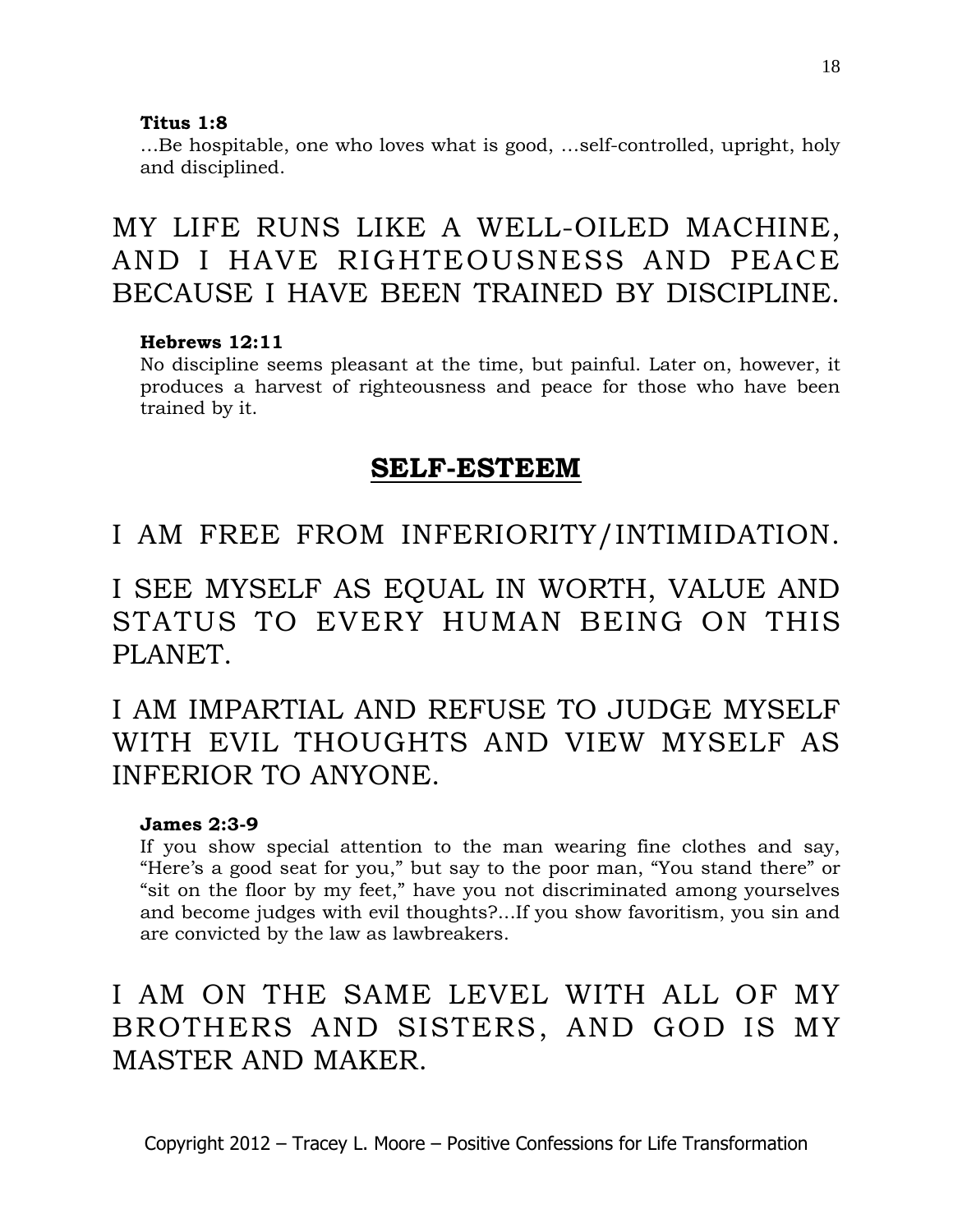### **Matthew 23:8**

But you are not to be called "Rabbi," for you have only one Master and you are all brothers.

### **Proverbs 22:2**

Rich and poor have this in common: The Lord is the Maker of them all.

# I COMPARE MYSELF TO NO ONE.

### **Galatians 6:3**

If anyone thinks he is something when he is nothing, he deceives himself. Each one should test his own actions. Then he can take pride in himself, without comparing himself to somebody else.

### **II Corinthians 10:12**

When they measure themselves by themselves and compare themselves with themselves, they are not wise.

### **JUDGMENT**

I AM A MERCIFUL PERSON (JUST AS MY FATHER IS MERCIFUL), AND I REFRAIN FROM JUDGING MYSELF AND OTHERS, LOOKING DOWN ON OTHERS, AND PERCEIVING MYSELF AS SUPERIOR TO ANYONE.

### **Luke 6:36**

Be merciful, just as your Father is merciful.

# I PRAY FOR OTHERS WHEN I AM TEMPTED TO JUDGE THEM.

### **Matthew 7:1-2**

Do not judge, or you too will be judged. For in the same way you judge others, you will be judged, and with the measure you use, it will be measured back to you.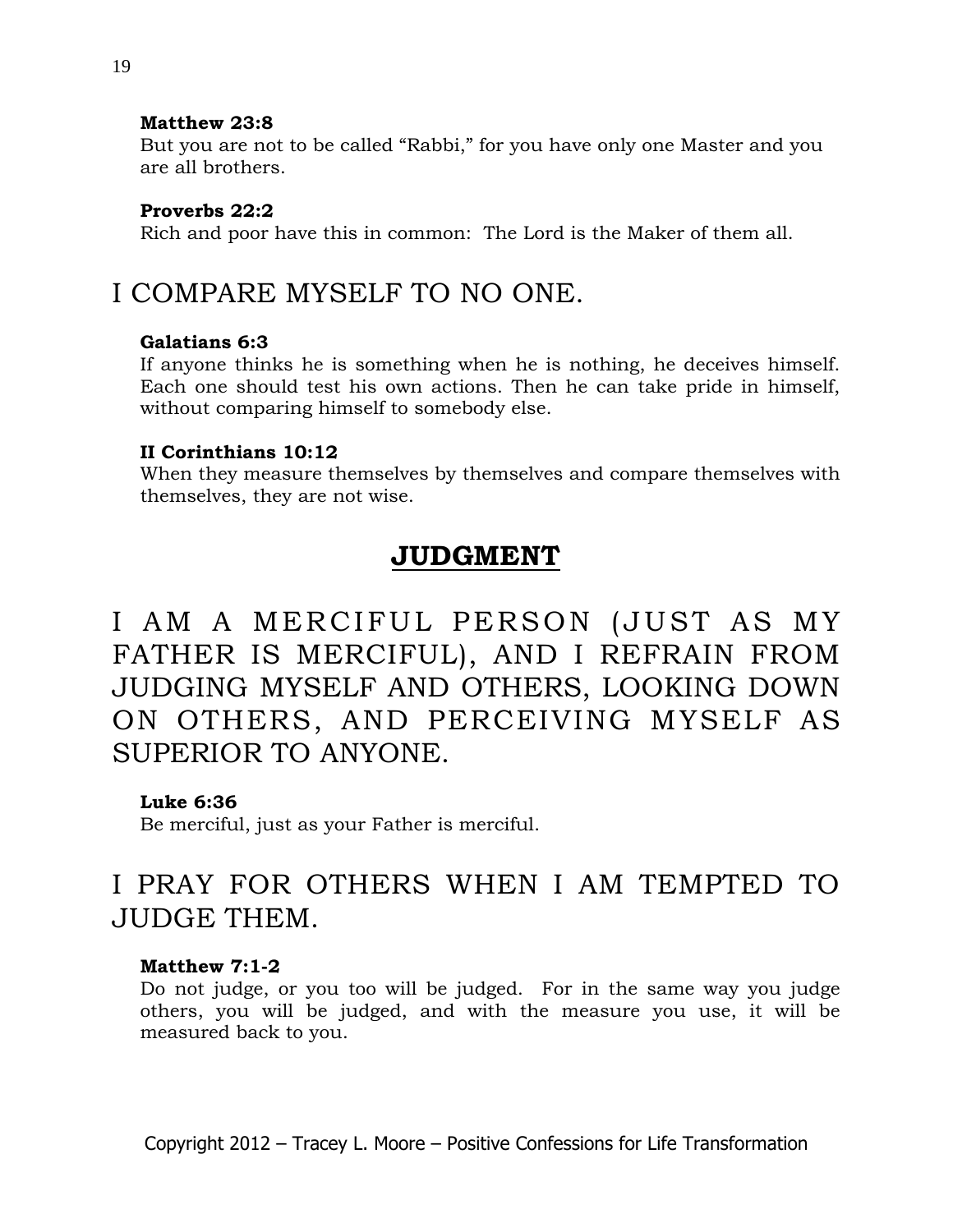### **Roman 14:4-10**

Who are you to judge someone else's servant? To his own master he stands or falls. And he will stand, for the Lord is able to make him stand…. You then, why do you judge your brother? Or why do you look down on your brother? For we will all stand before God's judgment seat.

# I DO JUSTLY, LOVE MERCY AND WALK HUMBLY WITH MY GOD.

### **Micah 6:8**

He has showed you, O man, what is good. And what does the Lord require of you? To act justly and to love mercy and to walk humbly with your God.

### **FORGIVENESS**

# I AM ABLE TO EMPATHIZE WITH PEOPLE, FORGIVE THEM QUICKLY, AND REFUSE TO BELIEVE THAT THAT THEY ARE INTENTIONALLY TRYING TO HURT ME.

### **Luke 23:34**

Jesus said, "Father, forgive them, for they do not know what they are doing."

# OFFENSE ROLLS OFF MY BACK, AND I AM HARD TO OFFEND.

### I AM PATIENT, AND I BEAR WITH OTHERS.

### **Colossians 3:13**

Bear with each other and forgive whatever grievances you many have against one another. Forgive as the Lord forgave you.

# I FORGIVE QUICKLY AND EASILY, JUST AS CHRIST FORGAVE ME.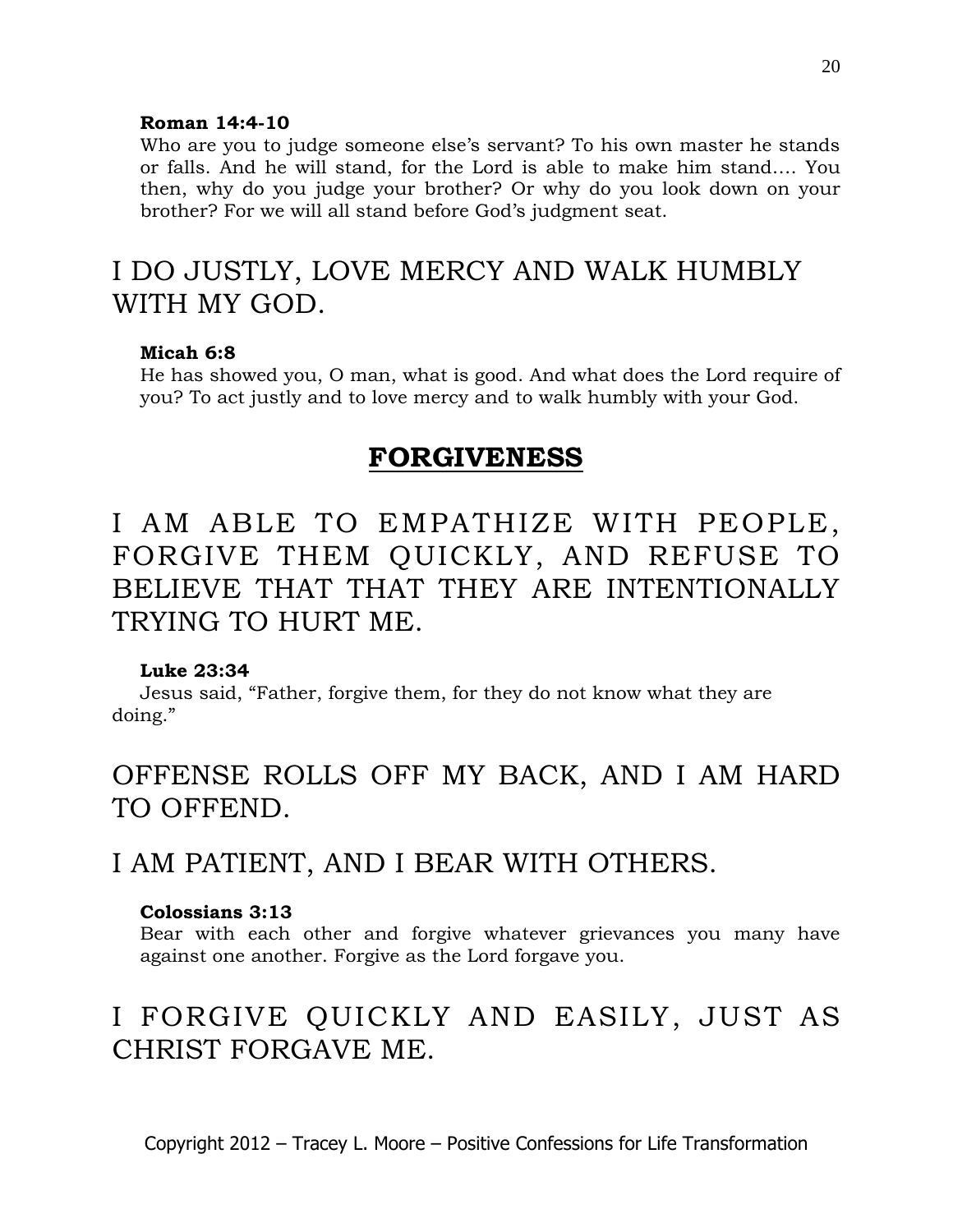### **Ephesians 4:22**

Be kind and compassionate to one another, forgiving each other, just as in Christ God forgave you.

# I CHOOSE TO COVER AND OVERLOOK OFFENSES, AND I WILL PROMOTE LOVE.

### **Proverbs 17:9**

He who covers over an offense promotes love, but whoever repeats the matter separates close friends.

### **Proverbs 19:11**

A man's wisdom gives him patience; it is to his glory to overlook an offense.

### **EMOTIONAL HEALING**

I AM FREE FROM ALLOWING PEOPLE'S THOUGHTS, OPINIONS, WORDS, ACTIONS, AND PERCEPTIONS OF ME TO DETERMINE HOW I PERCEIVE AND FEEL ABOUT MYSELF.

# I AM APPROVED BY GOD, ONLY SEEK TO PLEASE HIM, AND I AM THE SERVANT OF CHRIST ALONE.

### **Galatians 1:10**

Am I now trying to win the approval of men, or of God? Or am I trying to please men? If I were still trying to please men, I would not be a servant of Christ.

I AM THE RIGHTEOUSNESS OF GOD, AND FEEL GOOD ABOUT MYSELF AT ALL TIMES REGARDLESS OF MY PERFORMANCE, WHAT HAPPENS TO ME, HOW OTHERS TREAT ME, OR THE EXPERIENCES I ENCOUNTER.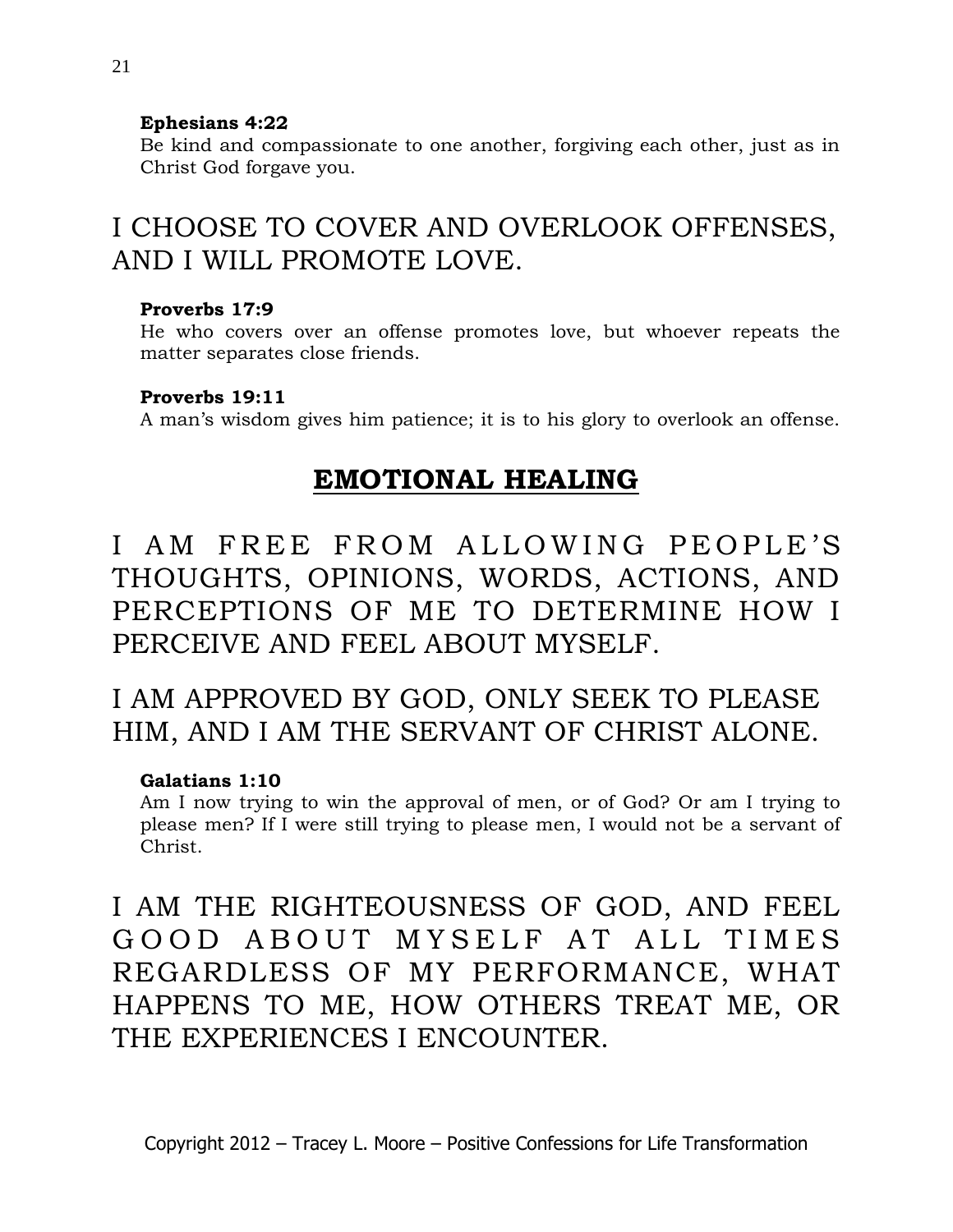### **II Corinthians 5:21**

For He hath made Him to be sin for us, who knew no sin that we might be made the righteousness of God in him.

# I AM HEALED IN MY EMOTIONS.

# I AM AN EMOTIONALLY WHOLE PERSON BY FAITH.

### **Matthew 9:22**

…[B]e of good comfort; thy faith hath made thee whole.

# I AM FABULOUS, AWESOME, AND FEARFULLY AND WONDERFULLY MADE.

# I AM A MARVELOUS WORK OF GOD, AND I KNOW IT WELL.

### **Psalm 139:14**

I will praise thee; for I am fearfully and wonderfully made. Marvelous are thy works; and that my soul knoweth right well.

I HAVE NO REASON TO EVER BE AFRAID BECAUSE I HAVE A TRUE REVELATION OF MY WORTH AND VALUE TO GOD; HE LOVES ME AND HAS REDEEMED ME WITH THE PRECIOUS BLOOD OF CHRIST.

### **I John 4:18**

There is no fear in love; but perfect love casteth out fear: because fear hath torment. He that feareth is not made perfect in love.

### **Matthew 10:29-31**

Are not two sparrows sold for a penny? Yet no one of them will fall to the ground apart from the will of your Father. And even the very hairs of your head are all numbered. So don't be afraid; you are worth more than many sparrows.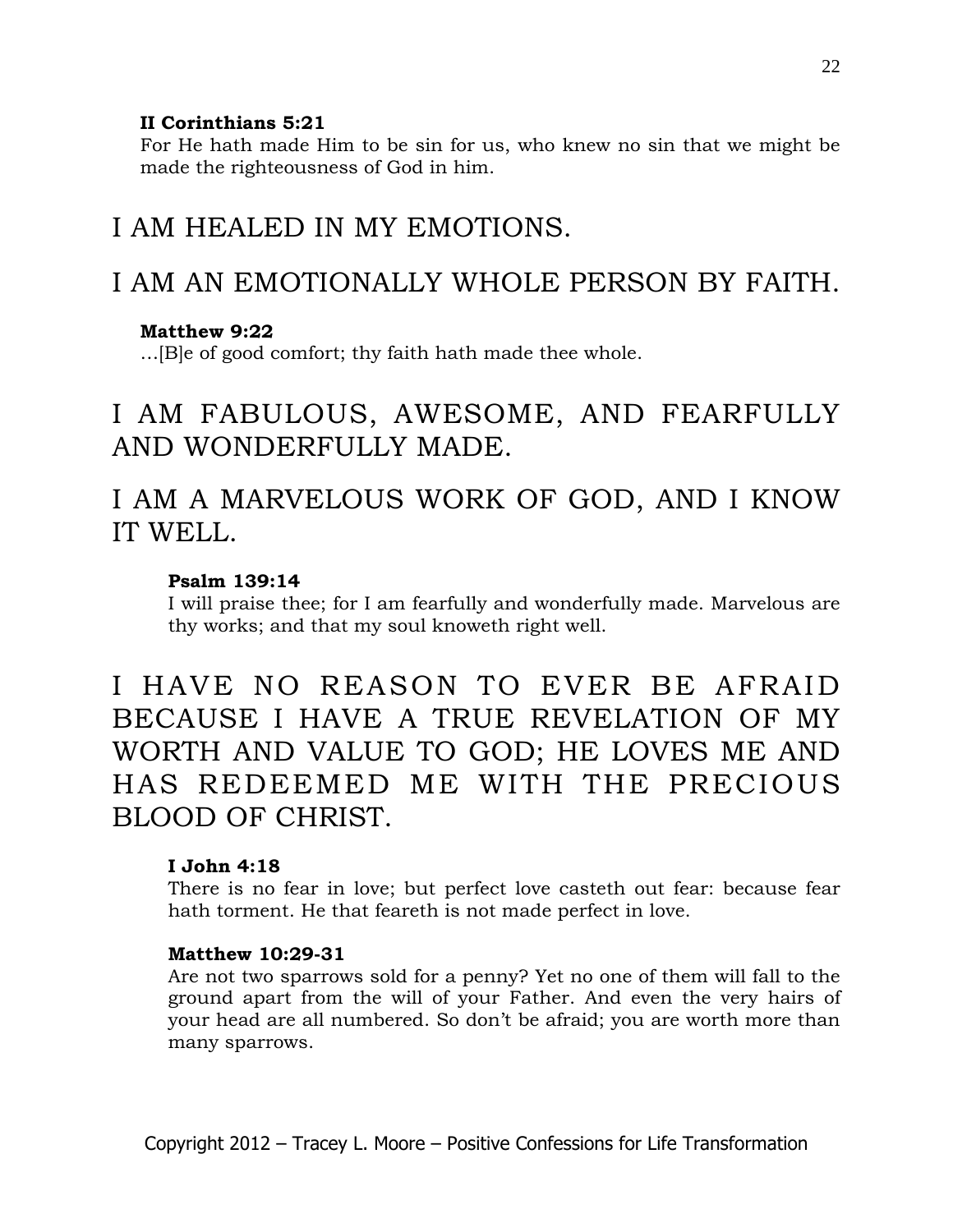### **I Peter 1:18**

For you know that it was not with perishable things such as silver or gold that you were redeemed from the empty way of life handed down to you from your forefathers, but with the precious blood of Christ, a lamb without blemish or defect.

### MY SELF ESTEEM IS "BULLET PROOF."

# I HAVE POWER OVER ALL THE POWER OF THE ENEMY, NOTHING AND NO ONE SHALL HURT ME, AND NO WEAPON THE ENEMY FORMS AGAINST ME THROUGH OTHERS SHALL PROSPER.

### **Luke 10:19**

Behold, I give you power to tread on serpents and scorpions and over all of the power of the enemy and nothing shall by any means hurt you.

### **Isaiah 54:17**

No weapon that is formed against you shall prosper, and every tongue that shall rise against you in judgment you shall condemn. This is the heritage of the servants of the Lord, and their righteousness is of me, saith the Lord.

# I AM PRESERVED FROM ALL EVIL AND DELIVERED FROM EVERY EVIL WORK OF THE ENEMY.

### **Psalm 121:7**

The Lord will preserve thee from all evil: He will preserve thy soul.

### **II Timothy 4:18**

The Lord will deliver me from every evil work and will preserve me unto his heavenly kingdom.

# I COMPLETELY AND TOTALLY LIKE, LOVE, AND ACCEPT MYSELF UNCONDITIONALLY, AND GOD ACCEPTS ME IN THE BELOVED.

### **Romans 13:9**

You shall love your neighbor as yourself.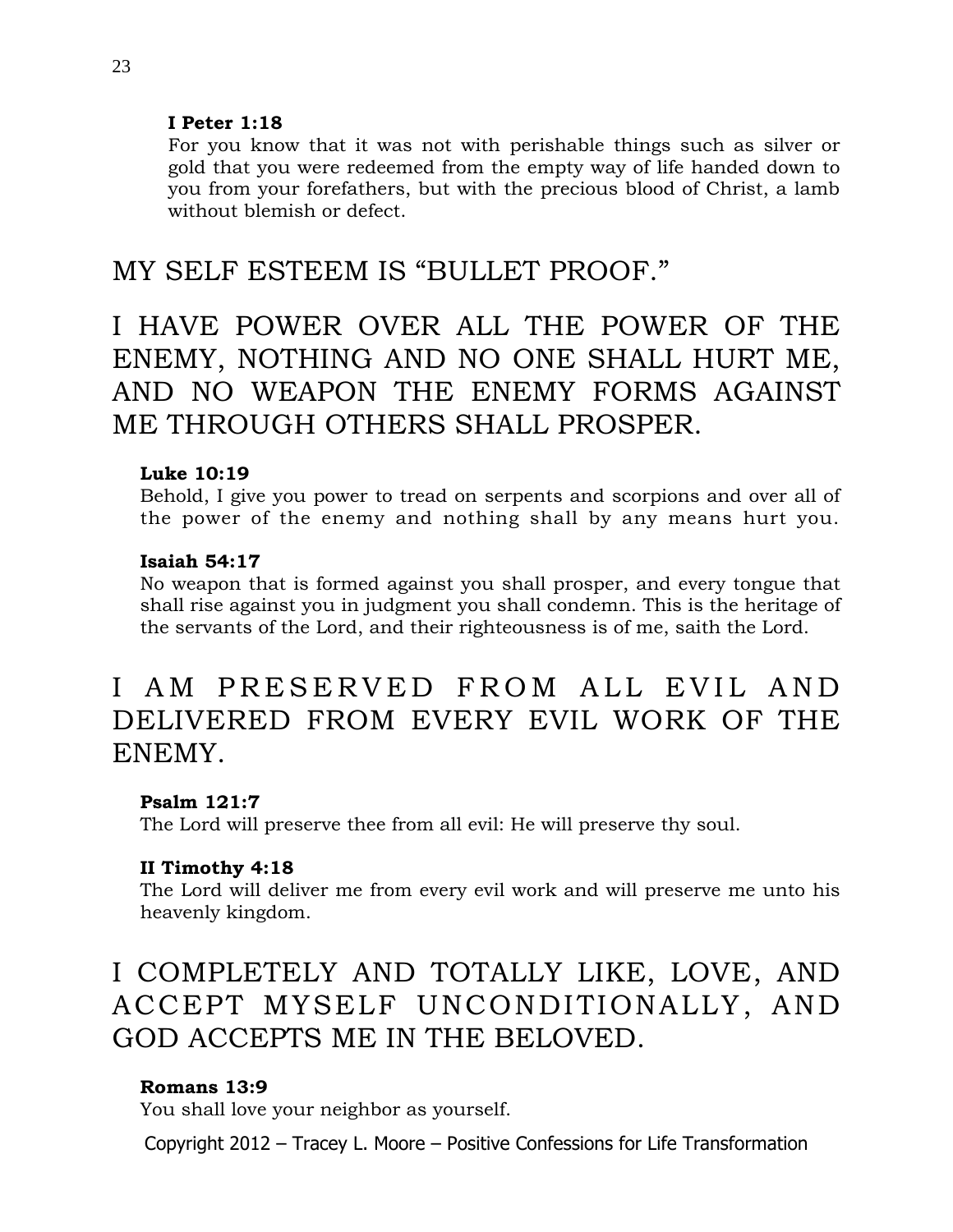#### **Ephesians 1:6**

To the praise and glory of His grace, wherein He hath made us accepted in the beloved.

### **SEXUALITY**

I AM STRONG IN MY SPIRIT AND ABLE TO OVERCOME SEXUAL TEMPTATIONS OF ALL KINDS AT ALL TIMES; GOD WILL NOT ALLOW ME TO BE TEMPTED BEYOND MY CAPABILITY TO RESIST, AND HE IS FAITHFUL TO ALWAYS MAKE A WAY OF ESCAPE FOR ME.

### **I Corinthians 10:13**

There hath no temptation taken you but such as common to man: but God is faithful, who will not suffer you to be tempted above that ye are able; but will with the temptation also make a way to escape, that ye may be able to bear it.

# I HONOR GOD WITH MY BODY, AND I FLEE SEXUAL IMMORALITY BECAUSE MY BODY IS THE TEMPLE OF THE HOLY SPIRIT.

### **I Corinthians 6:18-20**

Flee from sexual immorality. All other sins a man commits are outside his body, but he who sins sexually sins against his own body. Do you not know that your body is a temple of the Holy Spirit, who is in you, whom you have received from God? You are not your own; you were bought at a price. Therefore, honor God with your body.

### **HEALTH HABITS**

# I MAKE MY BODY MY SLAVE AND PERSEVERE IN EXERCISING 3 TIMES PER WEEK.

### **I Corinthians 9:27**

… I beat my body and make it my slave….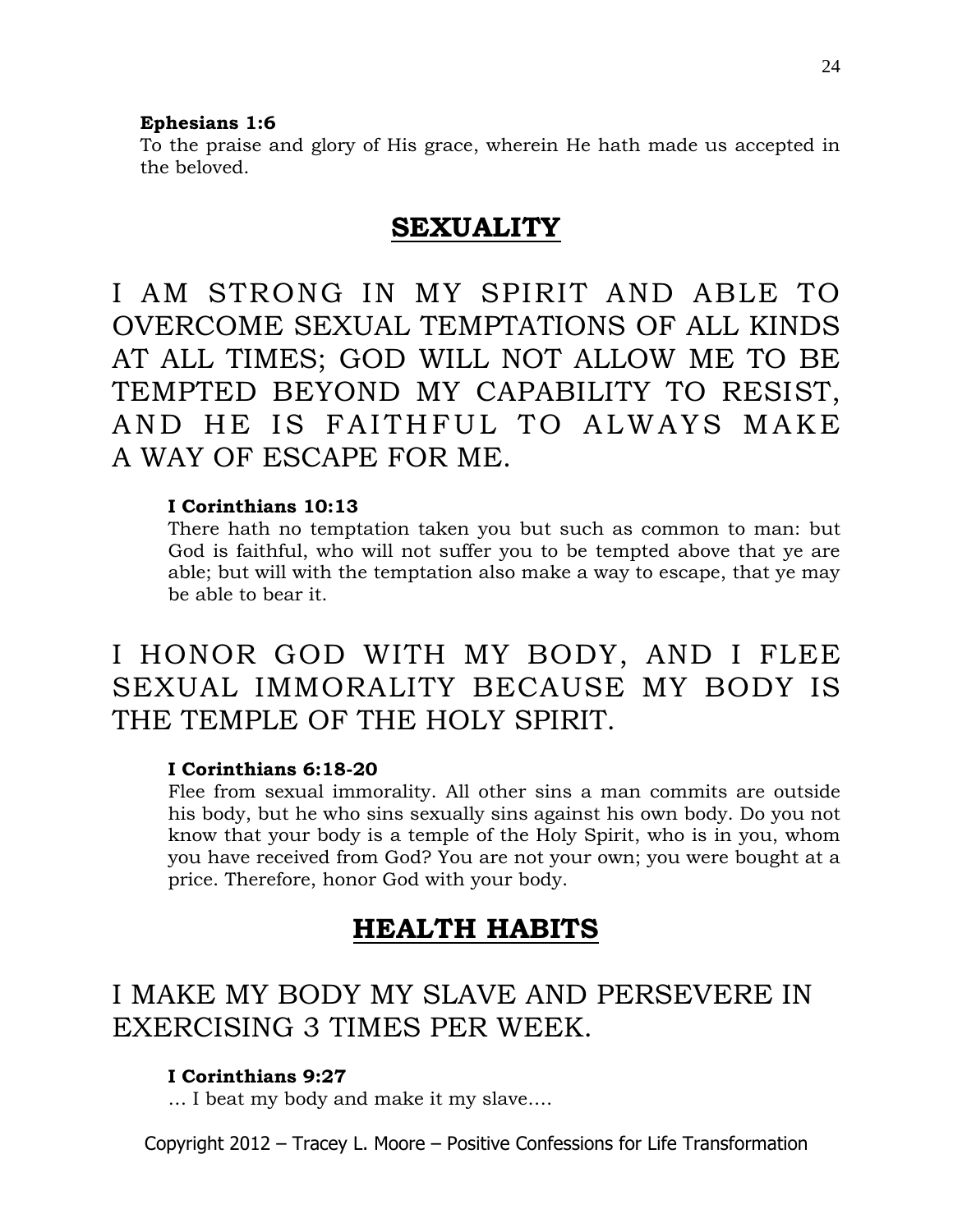# I STRENGTHEN THE MUSCLES IN MY CORE, ARMS AND LEGS; I LIFT WEIGHTS WHEN I WORK OUT.

### **Proverbs 31:17**

[The Virtuous Woman] girdeth her loins with strength, and strengtheneth her arms.

# I WALK ON MY TREADMILL 30-45 MINUTES PER DAY, 3 TIMES PER WEEK, IN THE STRENGTH THAT CHRIST GIVES ME.

**Philippians 4:13** I can do all things through Christ who strengthens me. **Hebrews 12:1** Let us run with perseverance the race marked out for us.

## I DRINK 8 GLASSES OF WATER A DAY.

# I EAT A HEALTHY DIET, AND I RESOLVE TO NOT DEFILE MYSELF WITH UNWHOLESOME FOOD.

### I TAKE MY SUPPLEMENTS EVERYDAY.

### **Daniel 1:8**

But Daniel resolved not to defile himself with the royal food and wine.

# I REFUSE TO DESTROY MY BODY, THE SACRED TEMPLE OF GOD, BECAUSE THE SPIRIT OF GOD RESIDES IN ME.

### **I Corinthians 3:16**

Don't you know that you yourselves are God's temple and that God's Spirit lives in you? If anyone destroys God's temple, God will destroy him; for God's temple is sacred, and you are that temple.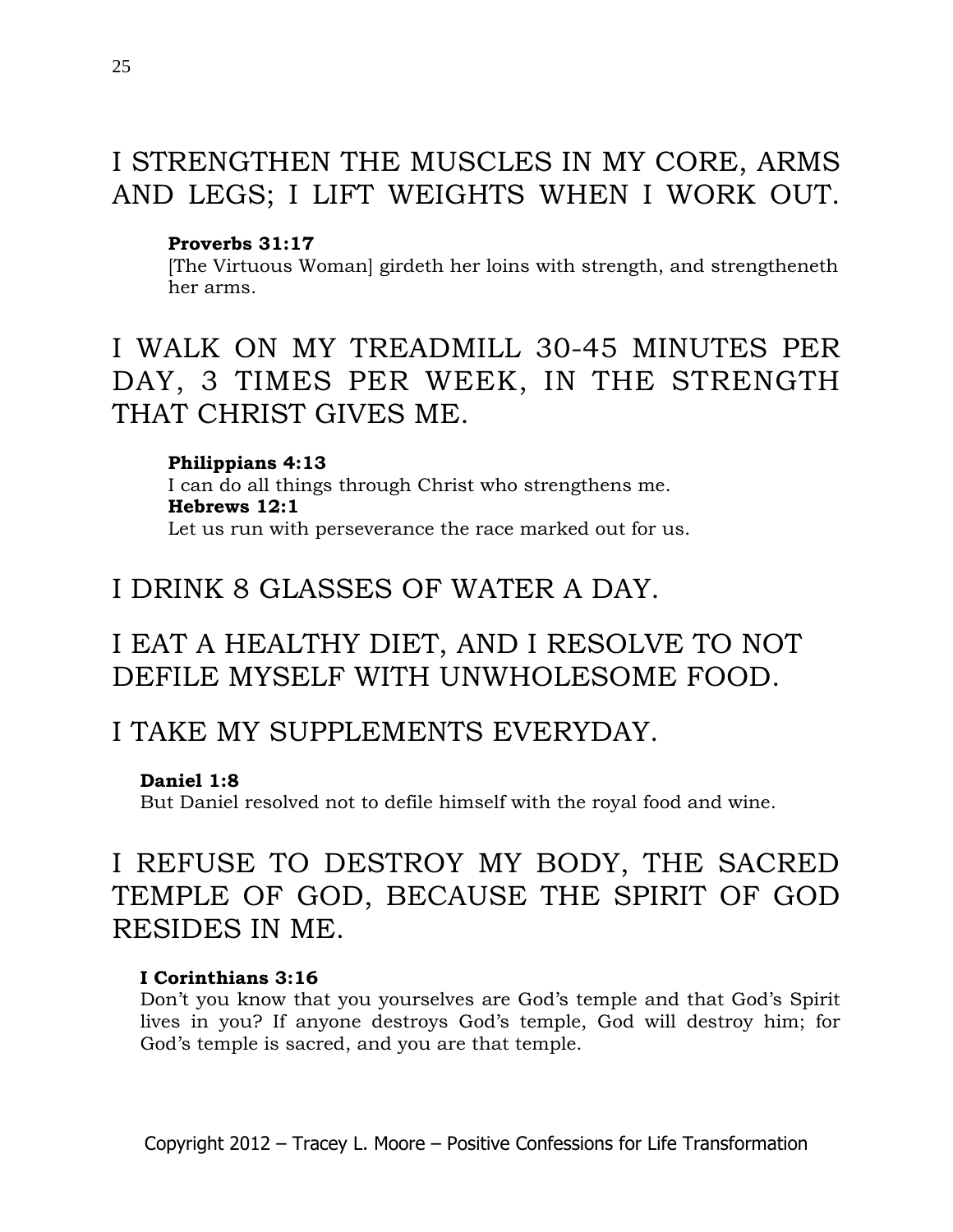### **WITNESSING**

I HAVE A PASSION FOR SHARING MY FAITH, AND I HAVE RECEIVED THE POWER OF THE HOLY SPIRIT TO WITNESS TO PEOPLE ON A REGULAR BASIS WITHOUT RESERVATION.

### **Acts 1:8**

But you will receive power when the Holy Spirit comes on you; and you will be my witnesses in Jerusalem, and in all Judea and Samaria, and to the ends of the earth.

I AM RIGHTEOUS, BOLD AS A LION, AND HAVE A BURDEN FOR LOST PEOPLE THAT MOVES ME TO WITNESS REGULARLY WITHOUT GIVING THOUGHT TO WHAT PEOPLE THINK ABOUT ME.

### **Proverbs 28:1**

The righteous are as bold as a lion.

I AM EFFECTIVE AT SHARING MY FAITH AND MAKING DISCIPLES OF PEOPLE THAT I MEET BECAUSE I RECOGNIZE THAT GOD IS WITH ME, AND HE EMPOWERS ME BY HIS SPIRIT.

### **Matthew 28:19**

Therefore, go and make disciples of all nations, baptizing them in the name of the Father and of the Son and of the Holy Spirit, and teaching them to obey everything I have commanded you. And surely, I will be with you always, to the very end of the age.

### **THE TONGUE**

# I AM A POSITIVE PERSON.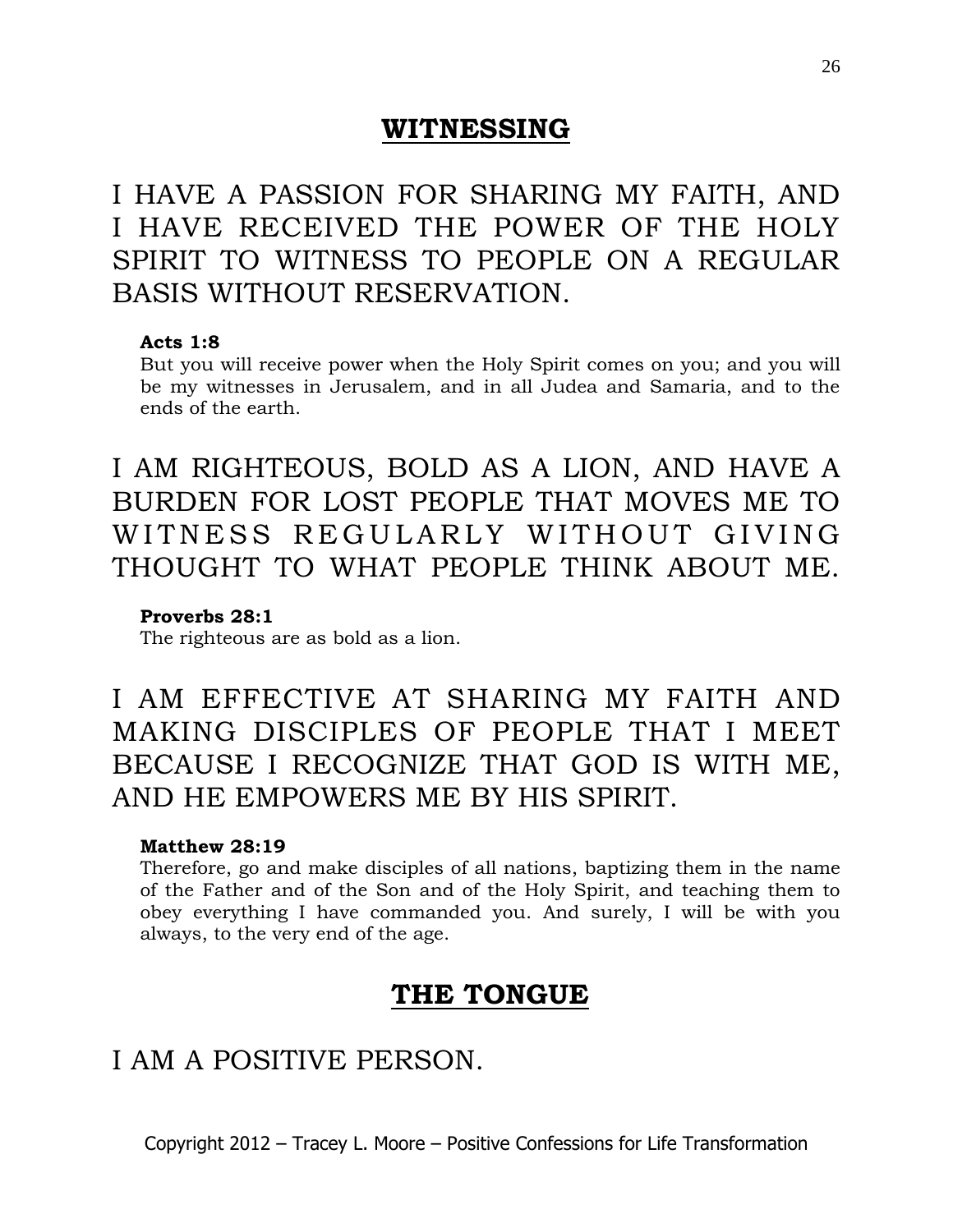# I ALWAYS SPEAK WORDS OF LIFE AND ENCOURAGEMENT TO MYSELF AND OTHERS, AND I KEEP THE WORD IN MY MOUTH.

### **Joshua 1:8**

This book of the law shall not depart out of thy mouth; but thou shalt meditate therein day and night, that thou mayest observe to do according to all that is written therein: for then thou shalt make thy way prosperous, and then shalt have good success.

I SPEAK THINGS THAT ARE TRUE, HONEST, JUST, PURE, LOVELY, AND OF A GOOD REPORT.

# I THINK ON ONLY VIRTUOUS AND PRAISEWORTHY THINGS.

### **Philippians 4:8**

Finally, bretheren, whatsoever things are true …honest … just … pure … lovely …of good report; if there be any virtue, and if there be any praise, think on these things.

# I EAT THE GOOD FRUIT THAT RESULTS FROM THE POSITIVE POWER OF MY TONGUE.

#### **Proverbs 18:21**

Life and death are in the power of the tongue: and they that love it shall eat the fruit thereof.

# I KEEP MY TONGUE FROM EVIL AND MY LIPS FROM SPEAKING GUILE.

#### **I Peter 3:10**

For he that will love life, and see good days, let him refrain his tongue from evil and his lips that they speak no guile.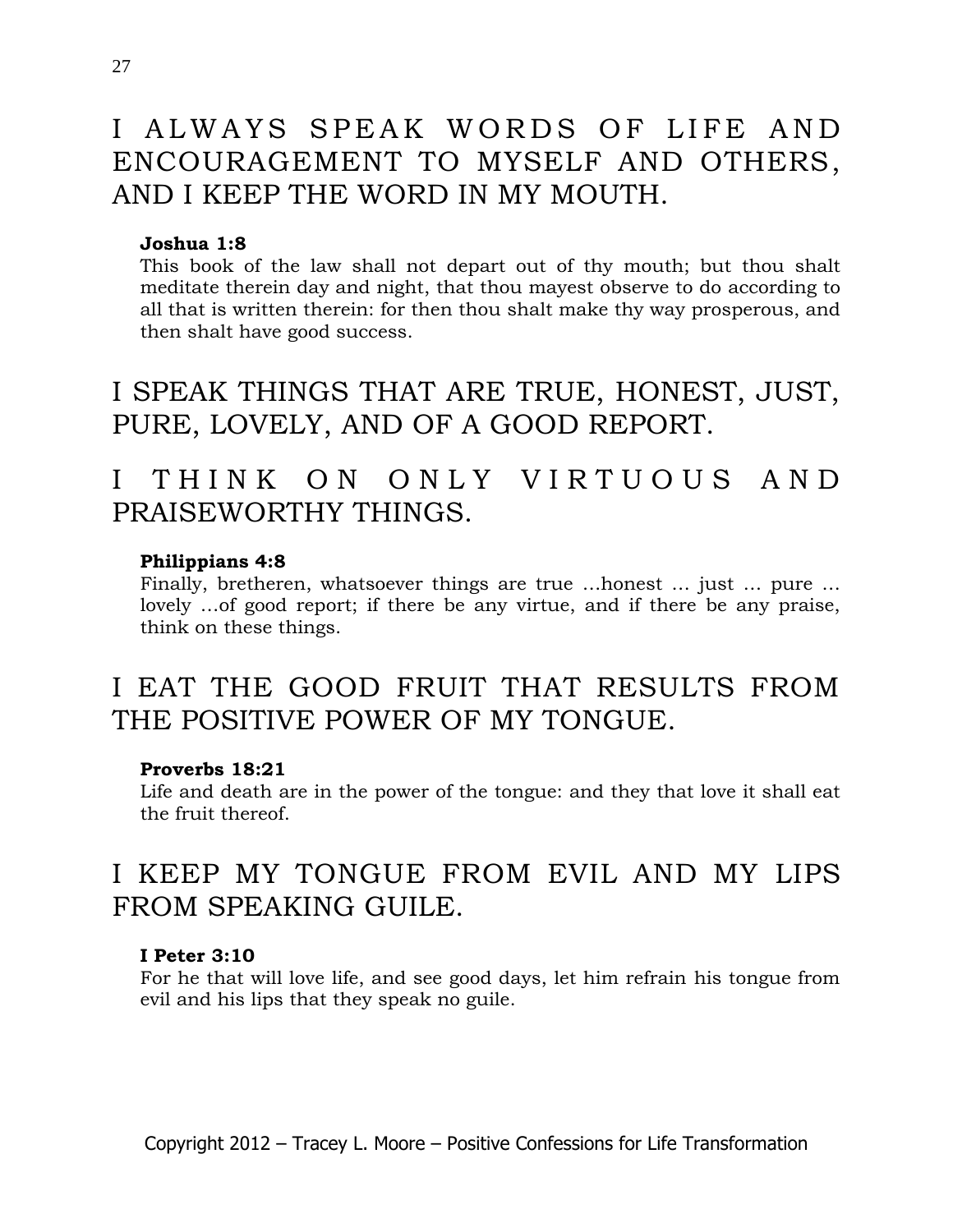# I KEEP CORRUPT COMMUNICATION FROM COMING OUT OF MY MOUTH, AND MY SPEECH EDIFIES AND MINISTERS GRACE TO THOSE WHO HEAR ME.

#### **Ephesians 4:29-31**

Let no corrupt communication proceed out of your mouth, but that which is good to the use of edifying, that it may minister grace unto the hearers. And grieve not the Holy Spirit of God, whereby ye are sealed unto the day of redemption. Let all bitterness, and wrath, and anger, and clamour and evil speaking, be put away from you ….

### **FAITH**

I AM FULL OF THE FAITH THAT GOD HAS IMPARTED TO ME, AND IT ALLOWS ME TO BELIEVE THAT HE WILL HELP ME TO OVERCOME INSURMOUNTABLE ODDS.

### **Romans 12:3**

God has dealt to every man the measure of faith.

I AM ABLE TO BELIEVE GOD FOR THE MIRACULOUS, THINGS THAT ARE HUGE, EXTREMELY HARD, AND LOOK VIRTUALLY IMPOSSIBLE IN THE NATURAL REALM.

### **Matthew 17:20**

If you have the faith the size of a mustard seed, you will say to this mountain, "Move from here to there," and it will move, and nothing shall be impossible to you.

I BELIEVE THAT GOD CAN DO EXCEEDING ABUNDANTLY ABOVE ALL I CAN ASK OR THINK, ACCORDING TO HIS POWER THAT WORKS IN ME,